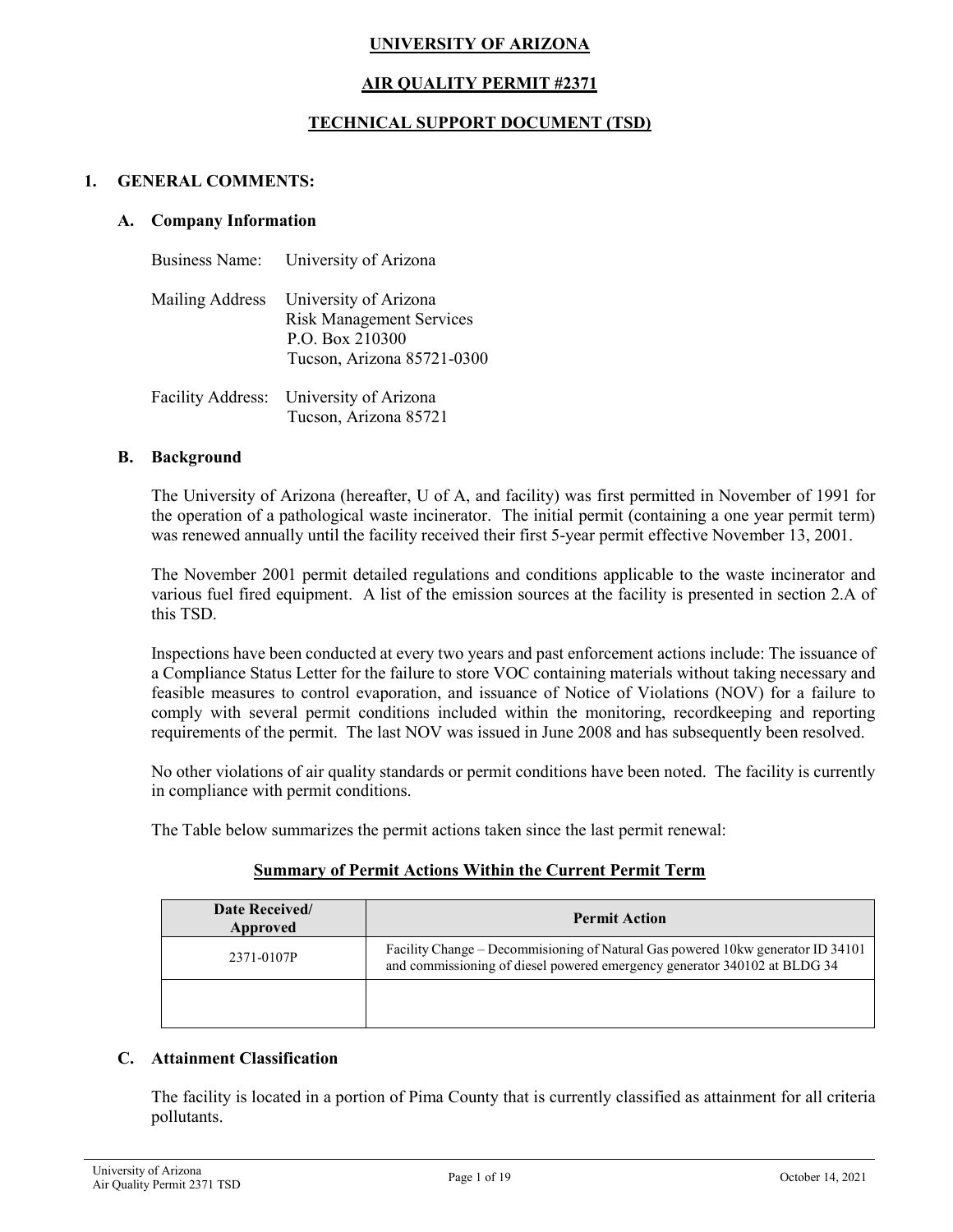## **2. SOURCE DESCRIPTION**

The U of A is a non-profit, public education institution whose primary role is to provide student education and maintain research facilities for advanced degree programs. The facility operates under Standard Industry Classification (SIC) Code 8221 and North America Industry Classification System (NAICS) Code 611310.

### **A. Process Description**

The facility is subject to air permitting due to emissions of regulated pollutants generated primarily by fuelfired equipment. The emission sources at the facility include:

- natural gas-fired boilers;
- diesel-fired emergency generators;
- natural gas-fired emergency generators;
- diesel-fired non-emergency generators;
- natural gas-fired turbines;
- a single pathological waste incinerator;
- A single confined paint spray booth, and,

The facility has federally imposed operating limitations for NSPS subject **emergency** compression ignition and spark ignition internal combustion engines. These limitations are summarized in Table 1.

#### **Table 1 Federally Enforceable Operating Hour Limits for NSPS Subject Emergency Compression Ignition Internal Combustion Engines**

| <b>Equipment ID</b>                                                                                          | <b>Voluntary Operating Hour Limits</b><br>(hrs/yr) |  |
|--------------------------------------------------------------------------------------------------------------|----------------------------------------------------|--|
| Emergency Compression Ignition and Spark Ignition<br><b>Internal Combustion Engines</b><br>(Subject to NSPS) | 100                                                |  |

The facility has proposed voluntary operating limitations for compression ignition internal combustion engines (not subject to NSPS) and spark ignition combustion internal combustion engines. These limitations are summarized in Table 3 and Table 4 respectively.

#### **Table 3 Voluntary Operating Hour Limits for Compression Ignition Internal Combustion Engines (not subject to NSPS)**

| <b>Equipment ID</b>                                           | <b>Voluntary Operating Hour Limits</b><br>(hrs/yr) |
|---------------------------------------------------------------|----------------------------------------------------|
| 1740101                                                       | 1500                                               |
| All other<br>Compression Ignition Internal Combustion Engines | 100                                                |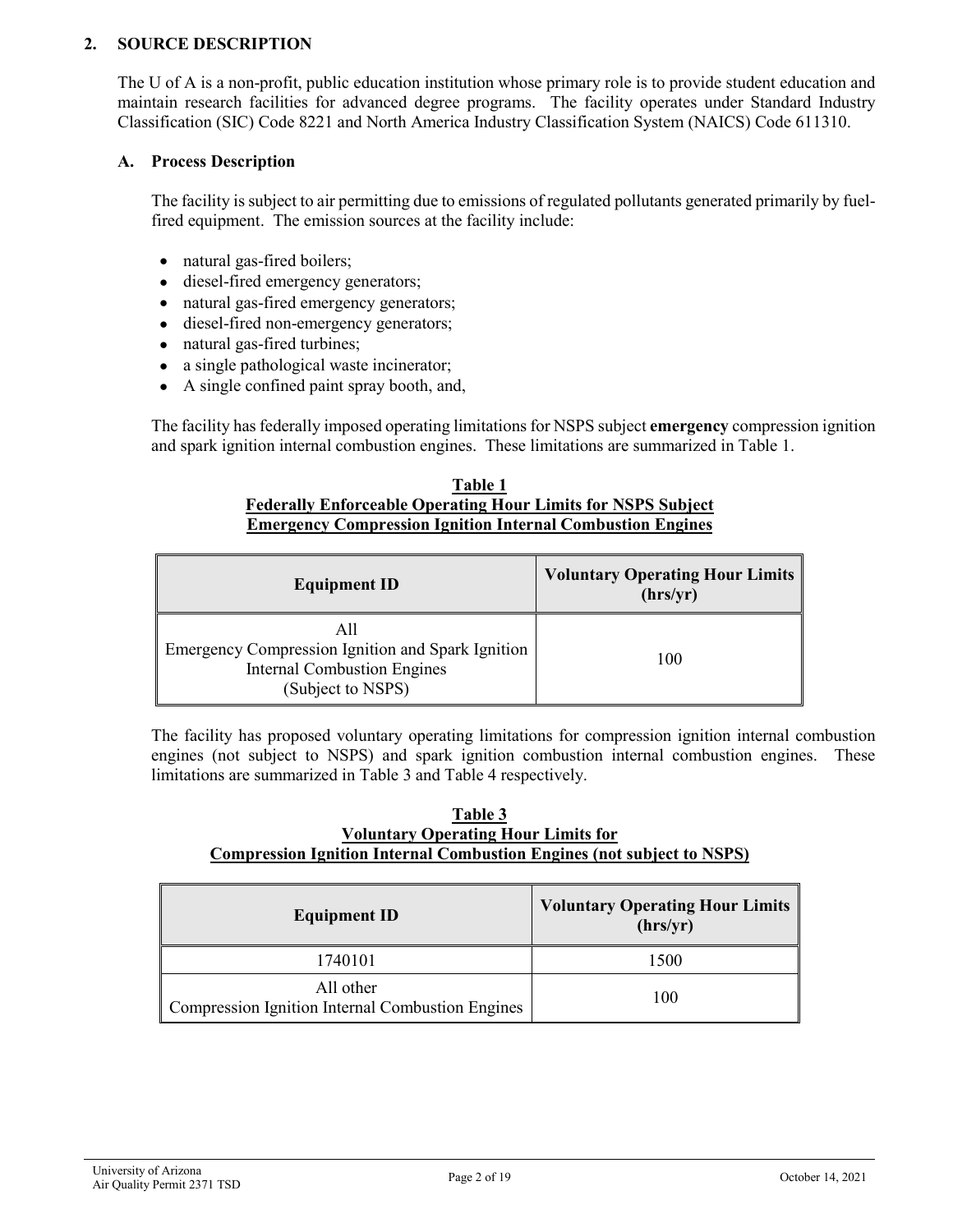#### **Table 4 Voluntary Operating Hour Limits for Spark Ignition Internal Combustion Engines (not subject to NSPS)**

| <b>Equipment ID</b>                                                 | <b>Voluntary Operating Hour Limits</b><br>(hrs/yr) |
|---------------------------------------------------------------------|----------------------------------------------------|
| Spark Ignition Internal Combustion Engines<br>(Not Subject to NSPS) | 100                                                |

### **B. Air Pollution Control Equipment**

The following emission source groups include air pollution control equipment:

- Paint spray booth;
- Boilers with  $Lo-NO<sub>X</sub>$  burners incorporating flue gas recirculation (intrinsic to the boilers); and
- A pathological waste incinerator with a secondary combustion chamber (intrinsic to the incinerator).

### **3. REGULATORY HISTORY**

### **A. Testing & Inspections**

Regular inspections have been conducted by Pima County Department of Environmental Quality (PDEQ) since the initial permit was issued. The following past enforcement actions were a result of those inspections:

- Following the August 16, & 17<sup>th</sup>, 2016, August 7, 2018, and July 7, 2020 full compliance evaluations, the University of Arizona was found to be in substantial compliance with regulatory compliance.
- PDEQ issued an opportunity to correct, OC 2371-0002R following an incident resulting in one of the emergency generators exceeding its operational limit of 100 hours. The University of Arizona responded to the OC and took measures to prevent recurrence and was issued a letter of compliance on September 23, 2016.

### **B. Excess Emissions**

In addition to the OC referenced above, On July 26, 2019, a permit deviation was voluntarily submitted regarding a spare emergency generator which had exceeded its voluntary limit of 100 hours due to unexpected usage for special events. The University of Arizona has taken steps to prevent recurrence and is currently in substantial compliance with regulatory requirements.

### **4. EMISSIONS ESTIMATES**

A summary of the facility's annual potential to emit (PTE) of regulated pollutants is presented in Table 5.

The following emission estimates were based upon information contained in the U of A permit renewal application (July 10, 2020). PTE estimates DO NOT INCLUDE INSIGNIFICANT EMISSIONS.

Detailed calculations of these emissions have been provided by the Permittee and have been reviewed and approved by PDEQ. Based on these emission estimates, the facility is a Class I, major source for  $NO<sub>X</sub>$ , and a true minor for all other pollutants.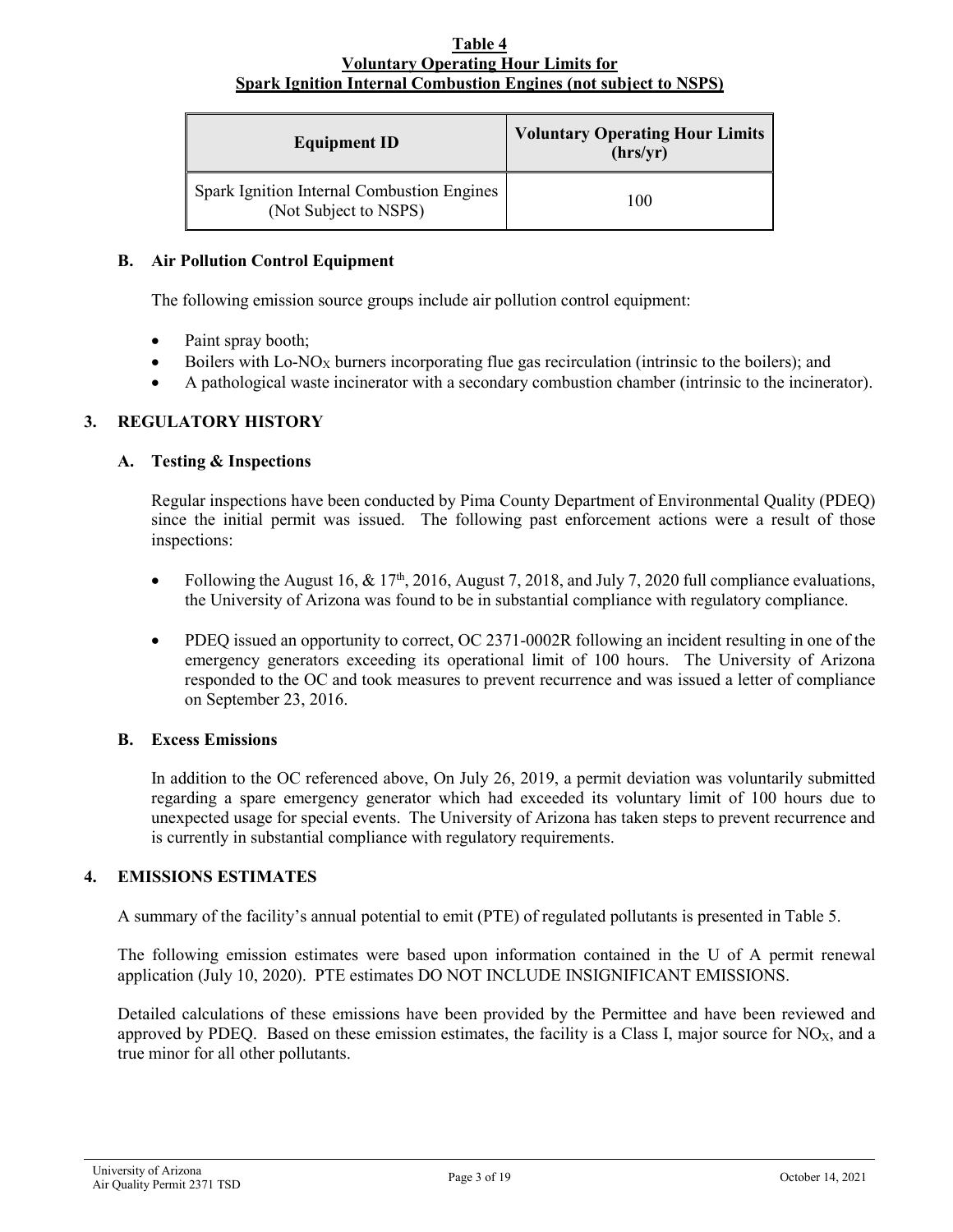# **Table 5 Annual Potential to Emit**

|                                                 | <b>Regulated Pollutant</b> |           |                   |                 |                 |       |            |                                    |
|-------------------------------------------------|----------------------------|-----------|-------------------|-----------------|-----------------|-------|------------|------------------------------------|
| <b>Emission Source</b>                          | <b>PM</b>                  | $PM_{10}$ | PM <sub>2.5</sub> | NO <sub>X</sub> | SO <sub>2</sub> | CO    | <b>VOC</b> | HAP <sub>S</sub><br><b>Total</b> ) |
| <b>Facility Wide</b><br><b>Actual Emissions</b> | 18.02                      | 18.02     | 18.02             | 110.67          | 5.78            | 67.84 | 12.16      | 4.03                               |

<sup>1</sup> Particulate matter emissions are assumed to be predominately of  $PM_{2.5}$  size fraction.

Insignificant and trivial activities are identified in section 5.1.1 and 5.1.2 of the permit application pursuant to the definition in PCC 17.04.340. Among the insignificant and trivial activities are a number of activities that have been determined by the Control Officer to be insignificant in accordance with PCC 17.04.340.114.j.

### **5. APPLICABLE REQUIREMENTS**

### **New Source Performance Standards (NSPS)**

The following NSPS rules are applicable to the source:

- 40 CFR Part 60 Subpart A General Provisions applicable to equipment subject to 40 CFR Part 60, Subparts Dc and GG as described below.
- 40 CFR Part 60 Subpart Dc Standards of Performance for Small Industrial-Commercial-Institutional Steam Generating Units - applicable to the six boilers rated between 10 MMBtu/hr and 100 MMBtu/hr, and installed after June 9, 1989.
- 40 CFR Part 60 Subpart GG Standards of Performance for Stationary Gas Turbines applicable to the two natural gas turbines with heat input at peak load greater than 10 MMBtu/hr, and installed after October 3, 1977.
- 40 CFR Part 60 Subpart IIII New Source Performance Standards (NSPS) for Stationary Compression Ignition Internal Combustion Engines – applicable to three stationary compression ignition internal combustion engines (CI ICE) that are not certified National Fire Protection Association (NFPA) fire pump engines and are model year 2007 or later.
- 40 CFR Part 60 Subpart JJJJ New Source Performance for Stationary Spark Ignition Internal Combustion Engines – applicable to one engine that commenced construction after June 12, 2006, where the stationary SI ICE was manufactured on or after January 1, 2009, for emergency engine with a maximum engine power greater than 19KW (25 HP).
- 40 CFR Part 60 Subpart KKKK:New Source Performance Standards for Combustion Turbines applicable to the modified T60 NSPS Stationary Gas Turbine (Equipment Identification 2050301) identified in Table 8, Attachment 2 of this permit

40 CFR 60.4305(b), 61.4315, 60.4320(a), 60.4330(a)(1), 60.4330(a)(2), 60.4333(a), 60.4333(b), 60.4340(a), 60.4365, 60.4365(a), 60.4365(b), Section 2.3.1.4 or 2.3.2.4 of Appendix D to part 75, 60.4375(b), 60.4400(a), 60.44000(a)(1), 60.4400(a)(1)(i), 60.4400(a)(1)(Eq. 5), 60.4400(a)(1)(ii), 60.4400(a)(2), 60.4400(a)(3), 60.4400(a)(3)(ii), 60.4400(a)(3)(ii)(B), 60.4400(a)(3)(ii)(C), 60.4400(b), 60.4400(b)(1), 60.4400(b)(2), 60.4400(b)(3), 60.4400(b)(4), 60.4400(b)(5), 60.4400(b)(6).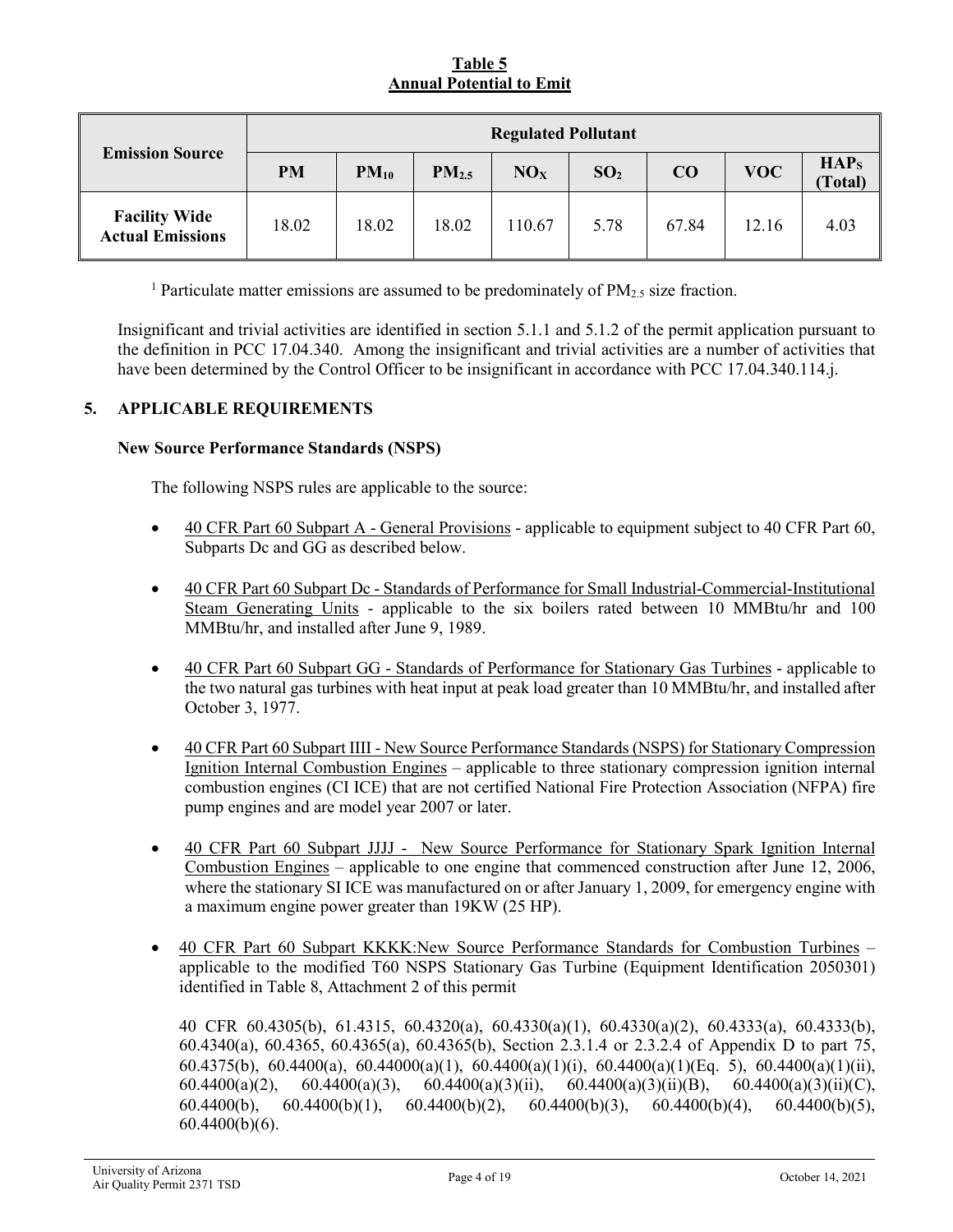The following NSPS rules could, but do not apply for the following reason(s):

- 40 CFR Part 60, Subpart Ce Emission Guidelines and Compliance Times for Hospital/Medical/Infectious Waste Incinerators – if the incinerator combusts pathological waste, low level radioactive waste, or chemotherapeutic waste, as defined in 40 CFR 60.51, and notifies the PDEQ of this exemption and maintains quarterly combustion records for the incinerator, then the incinerator is not subject to this subpart. The University Animal Care (UAC) incinerator (Building #104) only combusts pathological waste (carcass) and all required records are maintained; therefore, it is not subject to this subpart.
- 40 CFR Part 60 Subpart D Standards of Performance for Fossil Fuel Fired Steam Generators for Which Construction is Commenced After August 17, 1971 - does not apply because the affected facilities (boilers) at the facility do not have a capacity greater than 73 megawatts (250 MMBTU).
- 40 CFR Part 60 Subpart Db Standards of Performance for Industrial-Commercial-Institutional Steam Generating Units - does not apply because the affected facilities (boilers) at the facility do not have a heat input capacity greater than 29 MW (100 million Btu/hour).
- 40 CFR Part 60, Subpart E Standards of Performance for Incinerators this subpart is applicable to incinerators with a charging rate of 45 metric tons per day or more. The UAC incinerator has a maximum charging rate of 1.47 metric tons per day; therefore, it is not subject to this subpart. A typical charge is less than 300 pounds and is operated less than 10 days in a 6-month period.
- 40 CFR Part 60, Subpart Ec Standards of Performance for New Stationary Sources: Hospital/Medical/Infectious Waste Incinerators – this subpart is applicable to incinerators that were constructed after June 10, 1996 or modified after March 16, 1998. The UAC incinerator was constructed in 1989; therefore, it is not subject to this subpart.
- 40 CFR Part 60, Subpart CCCC Standards of Performance for Commercial and Industrial Solid Waste Incineration Units – this subpart is applicable to incinerators that were constructed after June 4, 2010 or modified after August 7, 2013. The UAC incinerator was constructed in 1989; therefore, it is not subject to this subpart.
- 40 CFR Part 60 Subpart EEEE Standards of Performance for Other Solid Waste Incineration Units for Which Construction is Commenced After December 9, 2004, or for Which Modification or Reconstruction is Commenced on or After June 16, 2006. – does not apply provided that the Permittee burns in the incinerator 90 percent or more by weight (on a calendar quarter basis and excluding the weight of auxiliary fuel and combustion air) of pathological waste, low-level radioactive waste, and/or chemotherapeutic waste as defined in §60.2977 and you notify the Administrator that the unit meets these criteria. (See 40 CFR 60.2877(l) for the definition of pathological waste).
- 40 CFR Part 60, Subpart FFFF Emission Guidelines and Compliance Times for Other Solid Waste Incineration Units That Commenced Construction On or Before December 9, 2004 – this subpart is not directly applicable to owners or operators of incineration units. However, owners and operators must comply with the State plan that is developed to implement emission guidelines contained within this subpart. Institutional waste incineration units are excluded from this subpart if they burn 90 percent or more by weight of pathological waste, low-level radioactive waste, or chemotherapeutic waste the pathological incinerator meets this exclusion.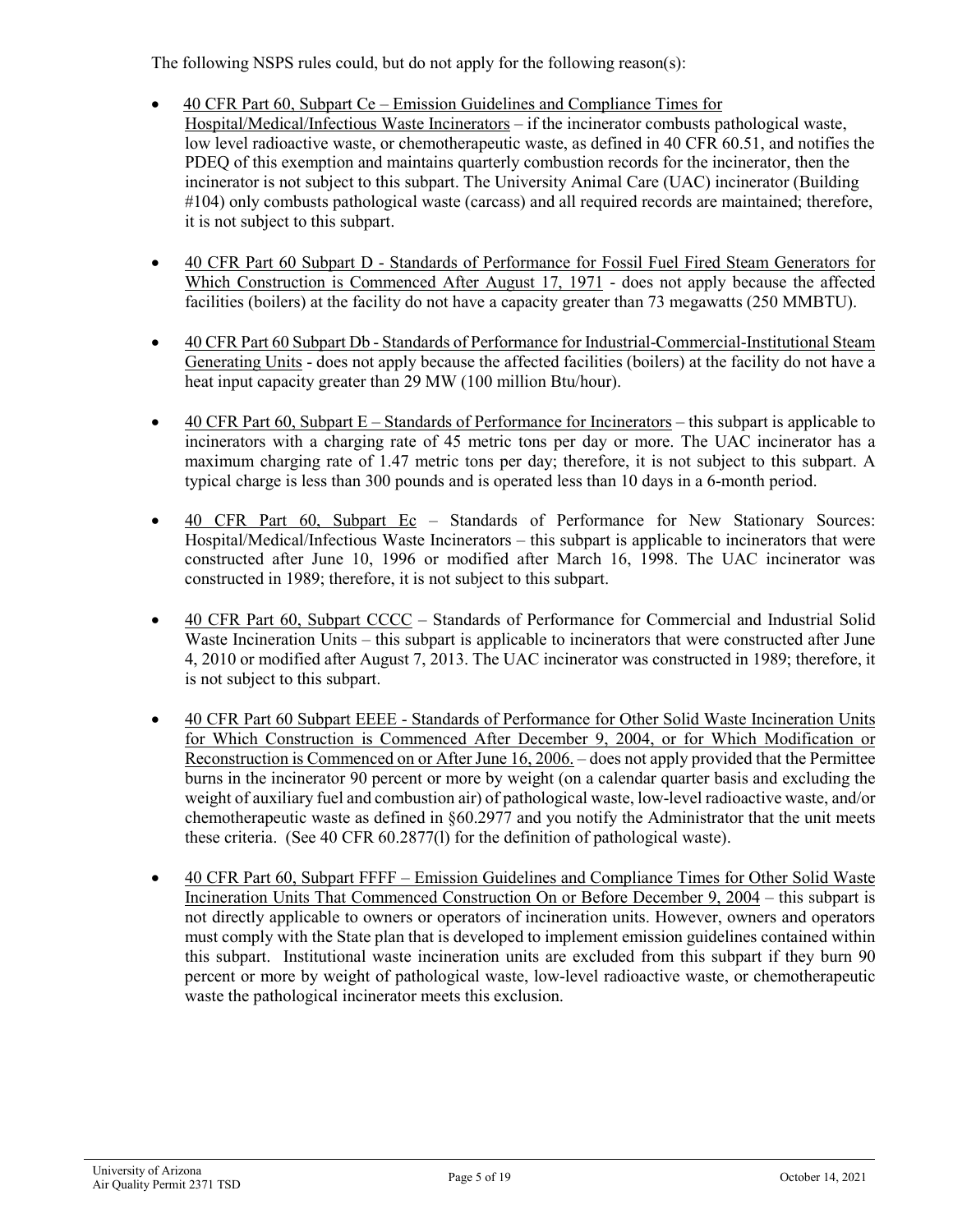# **National Emissions Standards for Hazardous Air Pollutants (NESHAP)**

The following NESHAP rules are applicable to the source:

40 CFR Part 63, Subpart A: General Provisions. This subpart contains national emissions standards for HAPs that regulate specific categories of sources that emit one or more HAP regulated pollutants under the CAA. The general provisions under subpart A apply to sources that are subject to the specific Subparts of Part 63

40 CFR Part 63, Subpart ZZZZ: National Emission Standards for Hazardous Air Pollutants for Stationary Reciprocating Internal Combustion Engines. - This rule establishes national emission limitations and operating limitations for HAPs emitted from stationary reciprocating internal combustion engines (RICE). The rule applies to owners or operators of new and reconstructed stationary RICE of any horsepower rating which are located at a major **or area source** of HAP. While all stationary RICE located at major **or area sources** are subject to the final rule (promulgated January 18, 2008, amending the final rule promulgated June 15, 2004), there are distinct requirements for regulated stationary RICE depending on their design, use, horsepower rating, fuel, and major or area HAP emission status.

The following NESHAP rules could, but do not apply for the following reason(s):

• 40 CFR Part 63 Subpart Q - National Emission Standards for Hazardous Air Pollutants for Industrial Process Cooling Towers (Section 63.400 - 63.406 & Table) - does not apply because the facility does not use chromium based chemicals in the cooling towers and is not a major source for HAPs. The application includes a certified declaration of that no chromium based water treatment chemicals are being used.

### **State Implementation Plan (SIP)**

The following SIP rules apply to the facility:

| Authority                                                                                           | SIP Rule 103 |  |
|-----------------------------------------------------------------------------------------------------|--------------|--|
|                                                                                                     | SIP Rule 111 |  |
| Posting of Permit                                                                                   | SIP Rule 222 |  |
|                                                                                                     | $SIPReg$ 24  |  |
|                                                                                                     | $SIPReg$ 25  |  |
| <b>Fugitive Dust Producing Activities</b>                                                           | SIP Rule 224 |  |
| Planning, Construction, or Operating Without a Permit Material Assemblance CIP Rule 301             |              |  |
| Incinerators                                                                                        | SIP Rule 313 |  |
| Petroleum Liquids                                                                                   | SIP Rule 314 |  |
|                                                                                                     | SIP Rule 316 |  |
| Emissions Discharge Opacity Limiting Standards,                                                     |              |  |
| Standards and Applicability (Includes NESHAP)                                                       | SIP Rule 321 |  |
|                                                                                                     | SIP Rule 332 |  |
| Visibility Limiting Standard. 1997. The Contract of the Standard Management of the United Standard. | SIP Rule 343 |  |
|                                                                                                     | SIP Rule 344 |  |
| Periodic Testing                                                                                    | SIPReg 50    |  |
|                                                                                                     | SIP Rule 621 |  |
|                                                                                                     | SIP Rule 623 |  |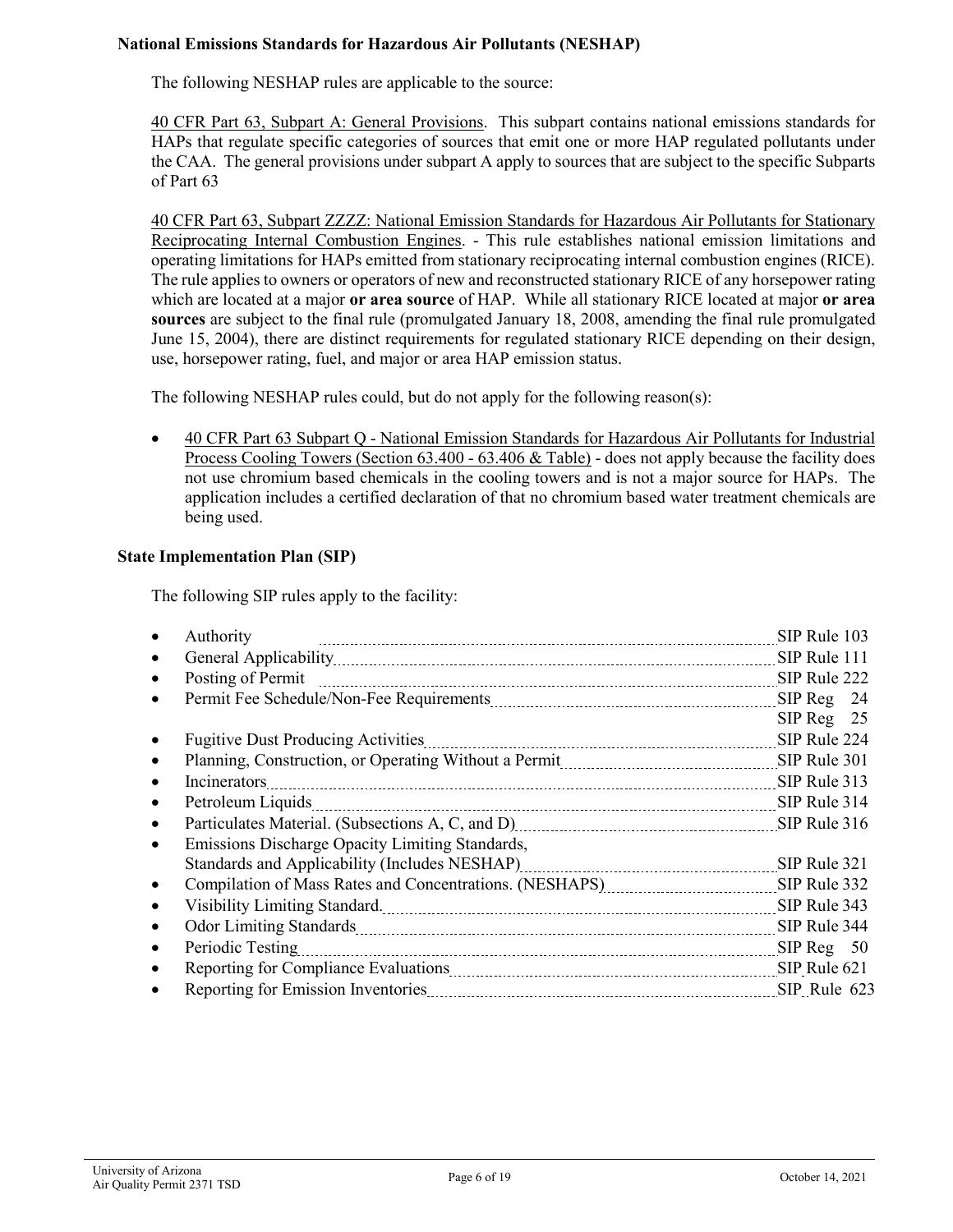The following PCC rules apply to the facility:

# *Chapter 17.11 – General Provisions for Permits*

|           | • Material Permit Condition                                     | PCC 17.11.120 |
|-----------|-----------------------------------------------------------------|---------------|
| $\bullet$ | <b>Test Methods and Procedures</b>                              | PCC 17.11.160 |
| $\bullet$ | Permits Containing Voluntarily Accepted Emission Limits and     |               |
|           | Standards, the facility has self-imposed limits on all gasoline |               |
|           | engines and emergency generators as summarized in Tables        |               |
|           |                                                                 | PCC 17.11.190 |
|           | Performance Tests                                               | PCC 17.11.210 |
|           |                                                                 |               |

# *Chapter 17.12 – Individual Permits and Permit Revisions for Class I Permits*

| Permit Application Processing                                 | PCC 17.11.010 |
|---------------------------------------------------------------|---------------|
| Permit Contents                                               | PCC 17.12.040 |
| Compliance Plan – Certification                               | PCC 17.12.080 |
|                                                               | PCC 17.12.090 |
|                                                               | PCC 17.12.080 |
|                                                               | PCC 17.12.100 |
| Minor Permit Revision<br>$\bullet$                            | PCC 17.12.110 |
|                                                               | PCC 17.12.120 |
| $\bullet$                                                     | PCC 17.12.130 |
|                                                               | PCC 17.12.140 |
| $\bullet$                                                     | PCC 17.12.160 |
|                                                               | PCC 17.12.170 |
| Affirmative Defenses for Excess Emissions due to<br>$\bullet$ |               |
|                                                               | PCC 17.12.180 |
| Fees                                                          | PCC 17.12.220 |

### *Chapter 17.14 – Activity Permits*

| $\bullet$ | Ashestos NESHAP Activity Permits<br>--------<br>---  | $\mathbf{u}$ |
|-----------|------------------------------------------------------|--------------|
| $\bullet$ | . Inen<br>$1.11$ and $1.01$ $\sim$<br>.<br>--------- | זי זנו       |

### *Chapter 17.16 – Emission Limiting Standards*

|                                                                         | PCC 17.16.010   |
|-------------------------------------------------------------------------|-----------------|
|                                                                         | PCC 17.16.020   |
| <b>Odor Limiting Standards</b><br>------------------------------------- | PCC 17.16.030   |
| Visible Emissions Standards - Standards and applicability (Includes     |                 |
| NESHAP)                                                                 | PCC 17.16.040   |
|                                                                         | PCC 17.16.050   |
| Applicability                                                           | PCC 17.16.130   |
| Standards of performance for fossil-fuel fired steam generators         |                 |
| and general fuel burning equipment                                      | PCC 17.16.160   |
| Standards of performance for fossil-fuel fired industrial and           |                 |
| commercial equipment (particulate matter limitation)                    | PCC 17.16.165.C |
| Standards of performance for fossil-fuel fired industrial and           |                 |
|                                                                         | PCC 17.16.165.E |
| Incinerators                                                            | PCC 17.16.170   |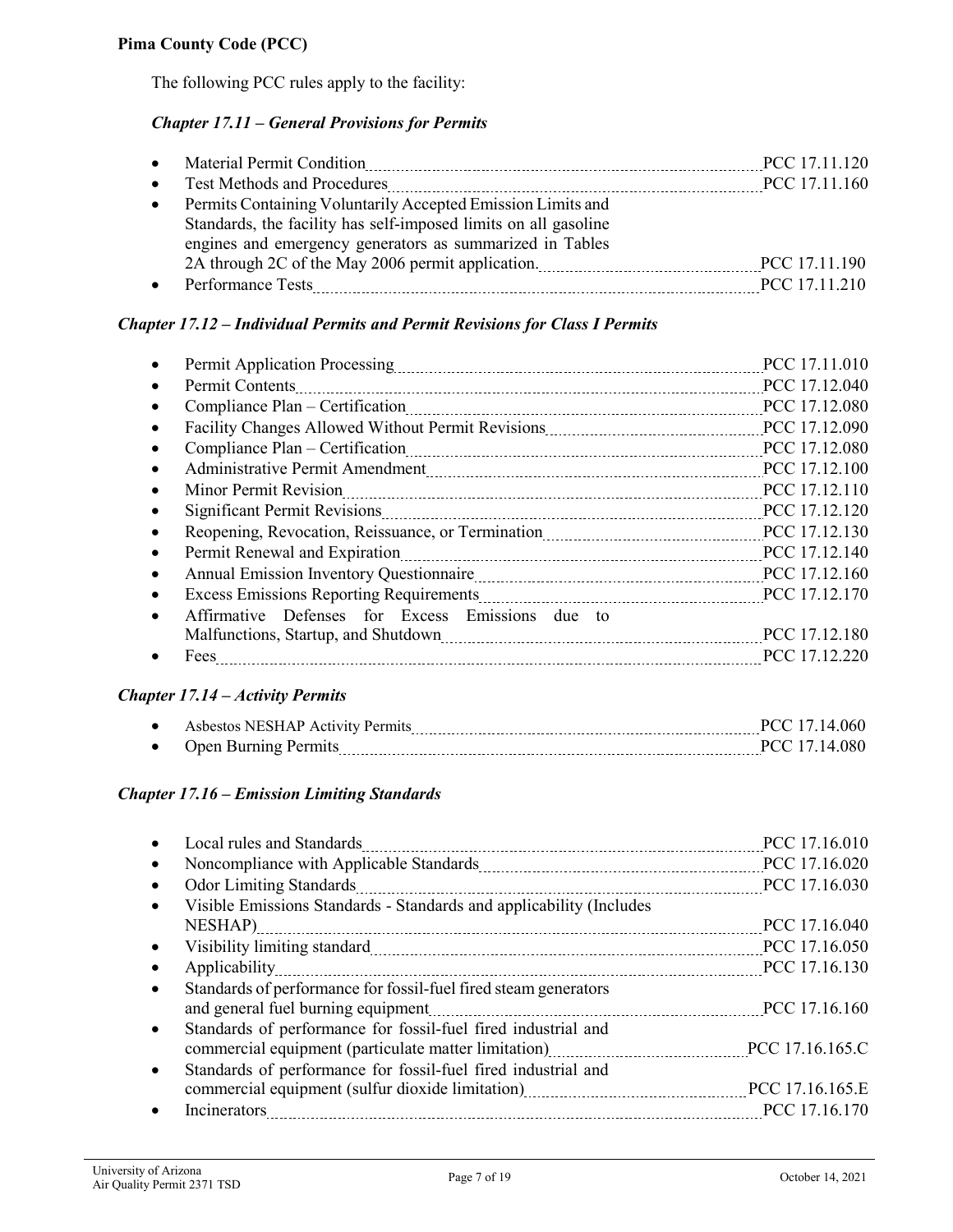| Standards of performance for storage vessels for petroleum                    |                    |
|-------------------------------------------------------------------------------|--------------------|
| liquids                                                                       | PCC 17.16.230      |
| Standards of performance for stationary rotating machinery                    | PCC 17.16.340<br>. |
| Organic solvents and other organic materials (sections A and C) PCC 17.16.400 |                    |
|                                                                               |                    |
| Standards of performance for New Stationary Sources                           |                    |
|                                                                               | PCC 17.16.490      |
| Standards of performance for Incinerators                                     | PCC 17.16.510      |
|                                                                               | PCC 17.16.530      |
| (NESHAP) - Part 61, Subpart $M - As$ bestos;                                  |                    |
| Part 63, Subpart ZZZZ - Stationary RICE                                       |                    |
| Sale and use of Refrigerant Substitutes                                       | PCC 17.16.710      |

# *Chapter 17.20 – Emission Source Testing and Monitoring*

• Source Sampling, Monitoring, and Testing matches and the PCC 17.20.010

# *Chapter 17.24 – Emission Source Recordkeeping and Reporting*

|                                                                                                                                     | PCC 17.24.020 |
|-------------------------------------------------------------------------------------------------------------------------------------|---------------|
|                                                                                                                                     | PCC 17.24.030 |
| Reporting for compliance evaluations                                                                                                | PCC 17.24.040 |
| Reporting as a permit requirement <i>manual container container as a permit requirement</i>                                         | PCC 17.24.050 |
| Reporting for emission inventories                                                                                                  | PCC 17.24.060 |
| $\mathbf{A}$ and $\mathbf{B}$ and $\mathbf{B}$ and $\mathbf{C}$ and $\mathbf{C}$ and $\mathbf{C}$ and $\mathbf{C}$ and $\mathbf{C}$ |               |

• Article IV – Penalty for noncompliance (inclusive)

### *Chapter 17.28 – Violations and Conditional Orders*

- Article I Violations (inclusive)
- Article II Conditional Orders (inclusive)
- Article III Circumvention (inclusive)

### **6. PERMIT CONTENTS**

### **§4 - Category A:**

# **NSPS for Small Industrial-Commercial-Institutional Steam Generating Units (Boilers rated between 10 MMBtu/hr and 100 MMBtu/hr, and installed after June 9, 1989)(40CFR Part 60, Subpart Dc)**

# **Emission Limitations/ Standards:** PCC 17.12.040.A.2

The facility is not subject to any emission limit under 40 CFR 60 Subpart Dc. The source is however subject to monitoring and recordkeeping requirements.

|                                                                    | SIP Rule $321\&$                   |
|--------------------------------------------------------------------|------------------------------------|
|                                                                    | PCC 17.16.040.A<br>PCC 17.12.190.B |
|                                                                    |                                    |
|                                                                    |                                    |
| 43. Fuel limitation requirement manufactured and pCC 17.12.040.A.3 |                                    |
|                                                                    | 40 CFR $60.48c(i)$ &               |
|                                                                    |                                    |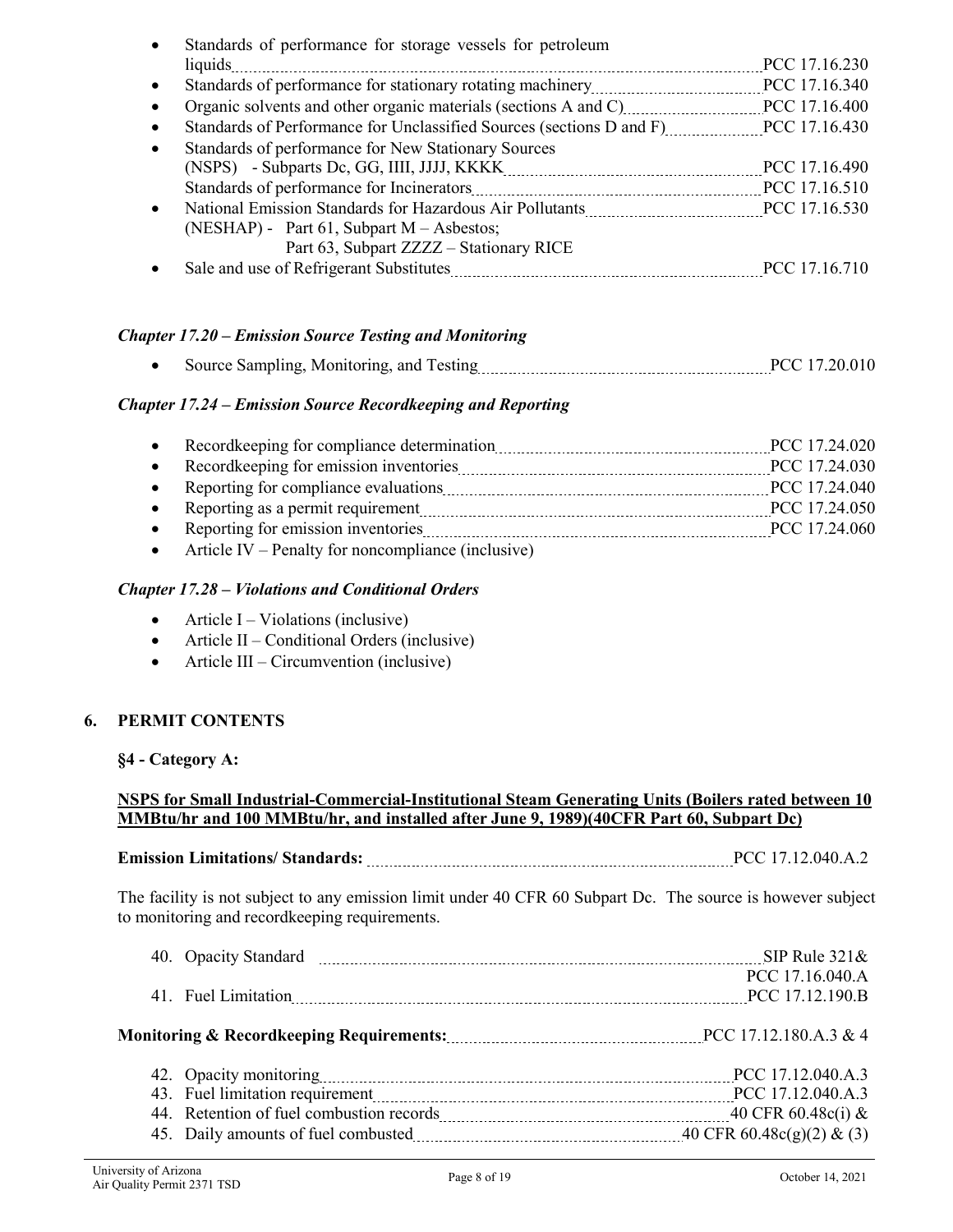Federal New Source Performance Standards require the Permittee to record and maintain records of the amount of *fuel combusted during each day. [Pursuant to 40 CFR 60.48c(g)]*

*Various Environment Protection Agency (EPA) 'Applicability Determination Index' documents are available detailing the EPA's position to allow changes to the daily fuel usage recordkeeping and reporting frequency under Subpart Dc for boilers fired with only natural gas. EPA's reasoning has been that it is unnecessary to keep daily fuel usage records since none of the emission standards in Subpart Dc apply to units fired with natural gas. As such, the facility shall be exempt from monitoring the daily fuel use in the NSPS applicable boiler set. The facility is however required to keep separate records of the amount of natural gas burned in each NSPS applicable boiler set. [Reference: EPA Applicability Determination Index, Determination Detail Control, Number 0300118] also [030018 0300114, 0300113, 0400002, 0300108, 0300103, 0300107, 0300102, 0200005, 0100050 and 0400020].*

*40 CFR 60.48c(g)(3) allows the Permittee to record the total amount of natural gas delivered to each affected boiler set, during each calendar month.*

45. Determination of total monthly amount of fuel combusted **PCC 17.12.190.8** & EPA Determination Detail Control Number 0300118

#### **Reporting Requirements:**

46. Excess emissions reporting PCC 17.12.040.A.5 & PCC 17.12.170

#### **Testing Requirements:**

No applicable NSPS performance test requirements on associated effected facilities (boilers) because the facility is not subject to the compliance and performance test methods and procedures for sulfur dioxide, 60.44c(a) through (j).

48. The facility is however subject to the locally enforceable performance test requirements identified below:

| Opacity                 | PCC 17.12.040.B & PCC 17.20.010   |
|-------------------------|-----------------------------------|
| Fuel Limitation         | PCC 17.12.040.A.3 & PCC 17.20.010 |
| Alternative Test Method | PCC 17.12.045.D                   |

#### **Miscellaneous Comments:**

- NSPS SO<sub>2</sub> standard not applicable as the facility boilers combust only natural gas. [40 CFR 60.42c(j)];
- No performance tests required, as the boiler is not subject to (a) through (j) of 40 CFR 60.44c;
- Pursuant to 40 CFR 60.48c(g), the source is required to maintain records of the amounts of fuel combusted during each day, however see exclusion to this rule detailed in Section 6, Permit Contents, Category A.II of this TSD.
- The facility has demonstrated compliance with the notification of the date of construction or reconstruction, anticipated startup and actual startup pursuant to 40 CFR 60.7 and thus the specific conditions 40 CFR 60.48c(a), 40 CFR 60.48c(a)(1), and 40 CFR 60.48c(3) are not included in the reporting requirements of the permit.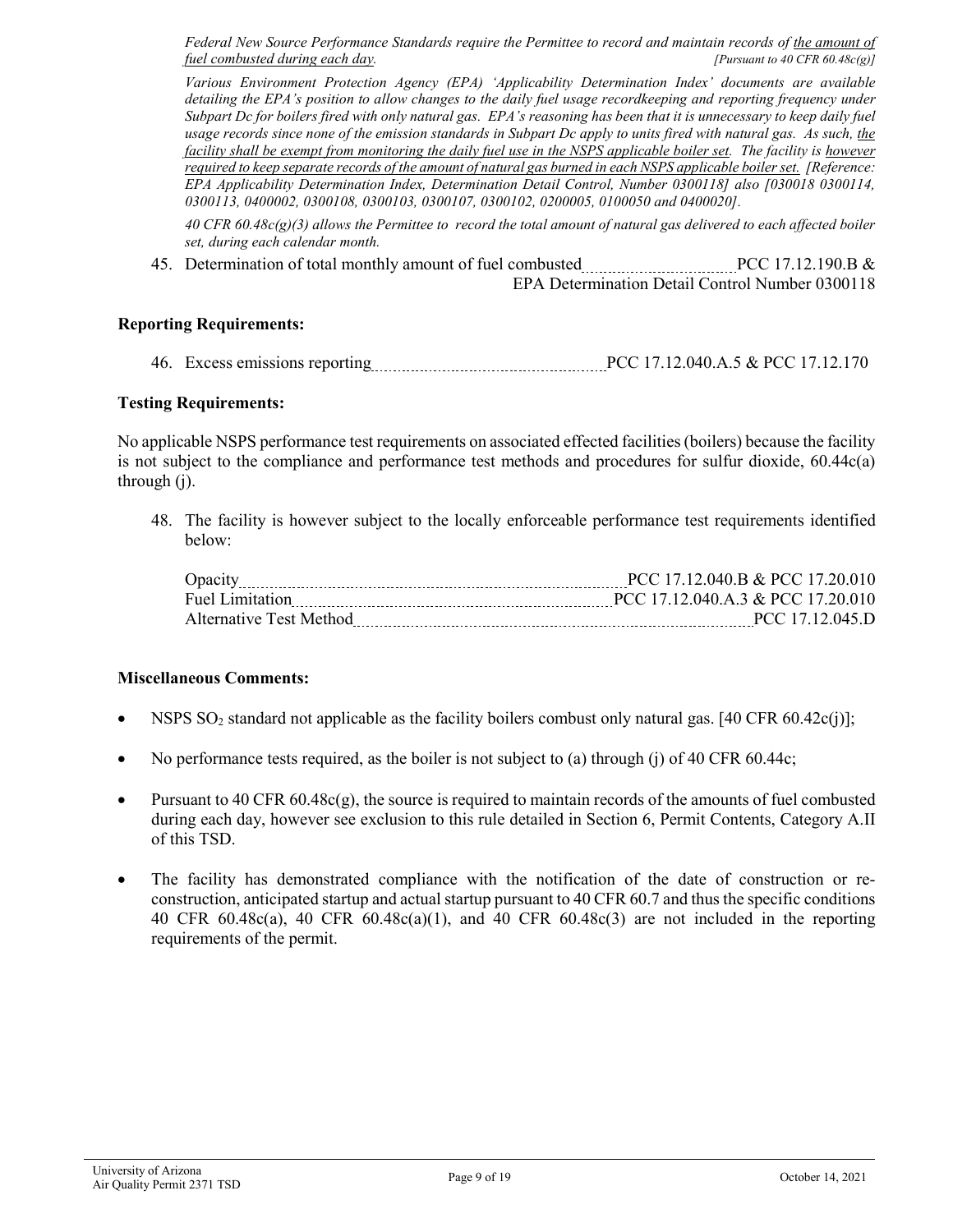# **§5 - Category B**

| 50.                                                                                                                                                                                                             |                                                                                    |                     |
|-----------------------------------------------------------------------------------------------------------------------------------------------------------------------------------------------------------------|------------------------------------------------------------------------------------|---------------------|
|                                                                                                                                                                                                                 |                                                                                    | 40 CFR 60.332(a)(2) |
| 51.                                                                                                                                                                                                             | Sulfur Dioxide Fuel Limitation manufacture and the United States (40 CFR 60.333(b) |                     |
| 52.                                                                                                                                                                                                             | Fuel Limitation 2000 PCC 17.12.190.B                                               |                     |
| 53.                                                                                                                                                                                                             |                                                                                    |                     |
|                                                                                                                                                                                                                 |                                                                                    | PCC 17.16.020,      |
|                                                                                                                                                                                                                 |                                                                                    | 40 CFR 60.12 &      |
|                                                                                                                                                                                                                 |                                                                                    | PCC 17.20.040       |
|                                                                                                                                                                                                                 |                                                                                    |                     |
|                                                                                                                                                                                                                 |                                                                                    |                     |
|                                                                                                                                                                                                                 |                                                                                    | PCC 17.12.180.A.2   |
|                                                                                                                                                                                                                 |                                                                                    |                     |
|                                                                                                                                                                                                                 |                                                                                    |                     |
|                                                                                                                                                                                                                 |                                                                                    |                     |
|                                                                                                                                                                                                                 |                                                                                    | PCC 17.12.180.A.4.b |
| <b>Reporting Requirements:</b> <i>maching maching manuffect</i> 17.12.180.A.5                                                                                                                                   |                                                                                    |                     |
|                                                                                                                                                                                                                 |                                                                                    |                     |
|                                                                                                                                                                                                                 |                                                                                    |                     |
| No applicable NSPS performance test requirements on associated effected facilities (gas turbine). The facility<br>is however subject to the locally enforceable performance test requirements identified below: |                                                                                    |                     |

### **New Source Performance Standards (NSPS) for Stationary Gas Turbines (40 CFR Part 60, Subpart GG):**

58. Periodic Performance Testing for  $NO_{X}$  PCC 17.12.010.B

### **Miscellaneous Comments:**

• The facility is not subject the monitoring requirement under  $60.334(a)$  or (b) as the facility does not use water or steam injection to control  $NO<sub>X</sub>$  emissions.

Calculated allowable  $NO<sub>X</sub>$  emission concentration (STD) for the **Solar Tauras 70** Gas Turbine:

 $Y = 10180 \text{ kJ/kW-hr} = 10.18 \text{ kJ/W-hr}$  $F = 0$  (zero) [compliance emission test report dated 12/05-06/02 & 12/09/02]

 $STD = 0.0150 \text{ x } (14.4/10.18) = 0.0212 \text{ ppm}$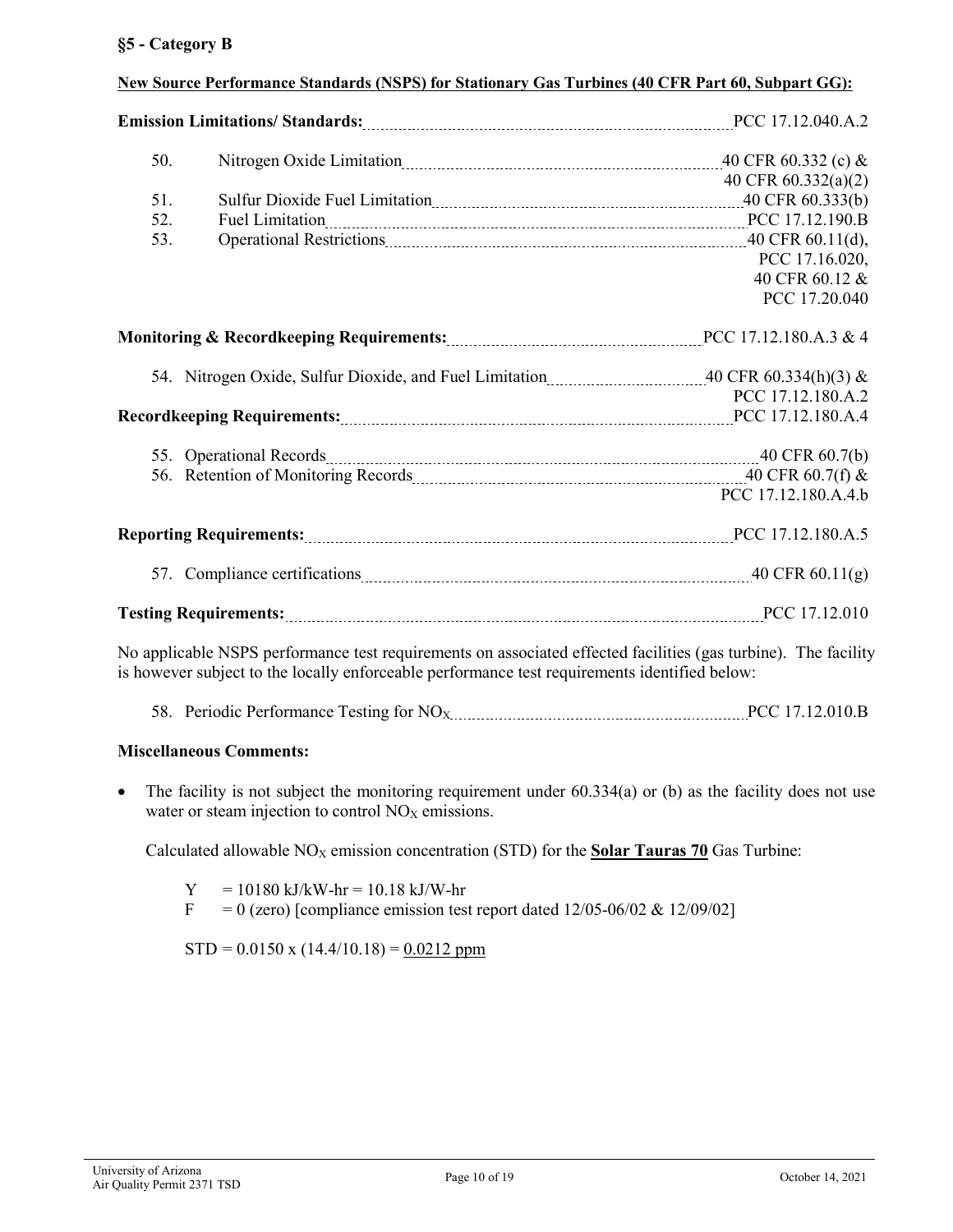Compliance with the  $NO<sub>X</sub>$ ,  $SO<sub>X</sub>$  and Fuel Limitation requirements can be demonstrated by certifying that the fuel used in the process was "natural gas." The federal criteria for natural gas from [40 CFR 60.322(u)] is as follows:

Natural gas means a naturally occurring fluid mixture of hydrocarbons ( e.g. , methane, ethane, or propane) produced in geological formations beneath the Earth's surface that maintains a gaseous state at standard atmospheric temperature and pressure under ordinary conditions. Natural gas contains 20.0 grains or less of total sulfur per 100 standard cubic feet. Equivalents of this in other units are as follows: 0.068 weight percent total sulfur, 680 parts per million by weight (ppmw) total sulfur, and 338 parts per million by volume (ppmv) at 20 degrees Celsius total sulfur. Additionally, natural gas must either be composed of at least 70 percent methane by volume or have a gross calorific value between 950 and 1100 British thermal units (Btu) per standard cubic foot.

Natural gas does not include the following gaseous fuels: landfill gas, digester gas, refinery gas, sour gas, blast furnace gas, coal-derived gas, producer gas, coke oven gas, or any gaseous fuel produced in a process which might result in highly variable sulfur content or heating value.

• The Permittee may demonstrate compliance with the  $PM_{10}$  standard by also certifying that the fuel used in the process was "natural gas".

Calculated Particulate Emission Limitation (E) for the Solar Tauras 60 Gas Turbine:

Heat Input  $(Q)$  = 7965 Btu/hp-hr = 7.965E-3 MMBtu/hp-hr

 $E = 1.02 \times 7.965E - 30.769 = 0.0248$  lb/hr

Calculated Particulate Emission Limitation (E) for the Solar Tauras 70 Gas Turbine:

Heat Input =  $7310$  Btu/hp-hr =  $7.310E-3$  MMBtu/hp-hr

 $E = 1.02 \times 7.310E - 30.769 = 0.0232 \text{ lb/hr}$ 

- The Permittee shall demonstrate compliance with the sulfur dioxide standard of 40 CFR 60.333 (applicable to the gas turbines) by ensuring the sulfur content of fuel fired does not exceed 0.8% by weight. This fuel sulfur content limitation approach to demonstrate compliance with the sulfur dioxide standard has been chosen by PDEQ. The alternative demonstration as presented in 40 CFR 60.333(a) has not been chosen as it would require the source to perform a source emissions test. Compliance with the fuel content approach can be readily demonstrated by making available to the Control Officer for his inspection, documentation, such as invoices or statements from the fuel supplier, showing that only commercial natural gas was purchased for use in the equipment.
- The two gas turbines are not subject to Acid Rain provisions. Utility units are exempt from the Acid Rain provisions if the total name-plate capacity is equal to or less than 25 MWe, do not burn coal or coal-derived gaseous fuel with a sulfur content greater than natural gas, and burn gaseous fuel with an annual average sulfur content of 0.05% or less by weight (40 CFR, 72.7(a)).
- CAM provisions do not apply to the two gas turbines nor the six NSPS boilers. 40 CFR Part 64.2(a) defines the applicability of CAM to emissions units. For CAM to apply, the unit must be subject to an emission limit or standard for the applicable regulated pollutant, the unit must use a control device to achieve compliance with that limitation or standard, and the unit must have a pre-control emission potential that would classify it as a major source. The gas turbines have an emission standard for NOx in 40 CFR Part 60, Subpart GG, the larger turbine will be using a CO catalyst add-on control device, but both unit's potential-to-emit is less than major source levels. The six NSPS boilers have no add-on control devices as defined in 40 CFR 64.1 and, additionally, each unit's potential-to-emit is less than major source levels.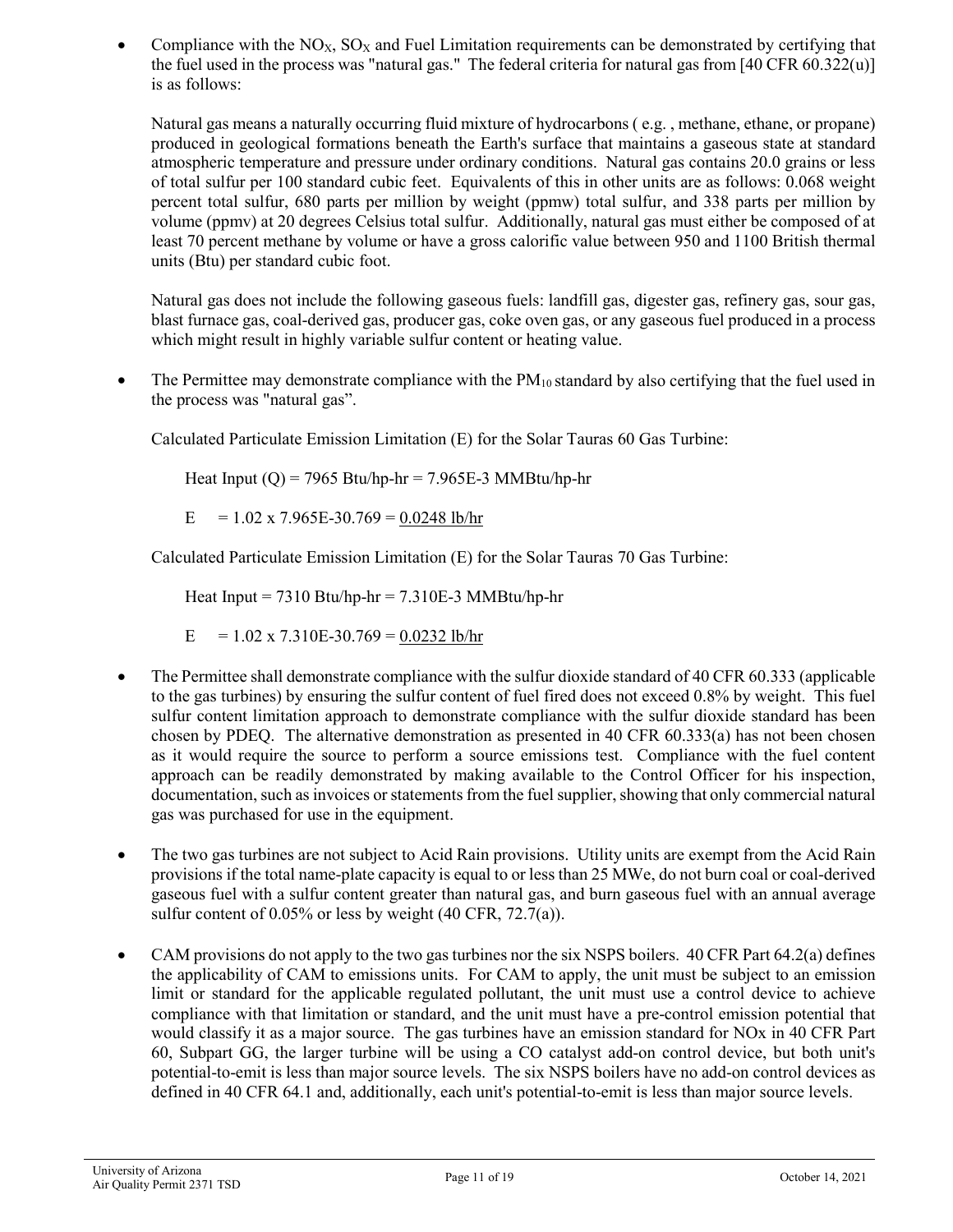# **RESERVED**

# **New and Existing Stationary Source Performance Standards for Compression Ignition Internal Combustion Engines (40 CFR Part 60, Subpart IIII) (Non Emergency CI ICE)**

# **§7 - Category D**

# **New Source Performance Standards (NSPS) for Stationary Compression Ignition Internal Combustion Engines (CI ICE) (40 CFR Part 60, Subpart IIII) Emergency (non fire-pump) (CI ICE)**

### **Applicability**:

|                                                                       | 40 CFR 60.4200                                                                         |
|-----------------------------------------------------------------------|----------------------------------------------------------------------------------------|
|                                                                       |                                                                                        |
|                                                                       |                                                                                        |
|                                                                       | 40 CFR 60.4206 & 40 CFR 60.4211(a)                                                     |
|                                                                       | 40 CFR 60.4207(b), 40 CFR 80.510(b)<br>& 40 CFR 60.4207(c)                             |
|                                                                       | $& 40 \text{ CFR } 4208(g) \& (h)$                                                     |
|                                                                       | 74. Operational Hours (Emergency Designation) [2013] The Mass (2014) 40 CFR 60.4211(e) |
|                                                                       | 75. Compliance 2011(a) 25. Compliance 2011(a)<br>& 40 CFR 4209(a)                      |
|                                                                       |                                                                                        |
|                                                                       |                                                                                        |
| a.<br><b>Manufacturer Certifications</b><br>$\mathbf b$ .<br>c.<br>d. | PCC 17.12.180.A.4                                                                      |
| <b>Reporting Requirements:</b>                                        |                                                                                        |
|                                                                       |                                                                                        |
| <b>Testing Requirements:</b>                                          |                                                                                        |
|                                                                       |                                                                                        |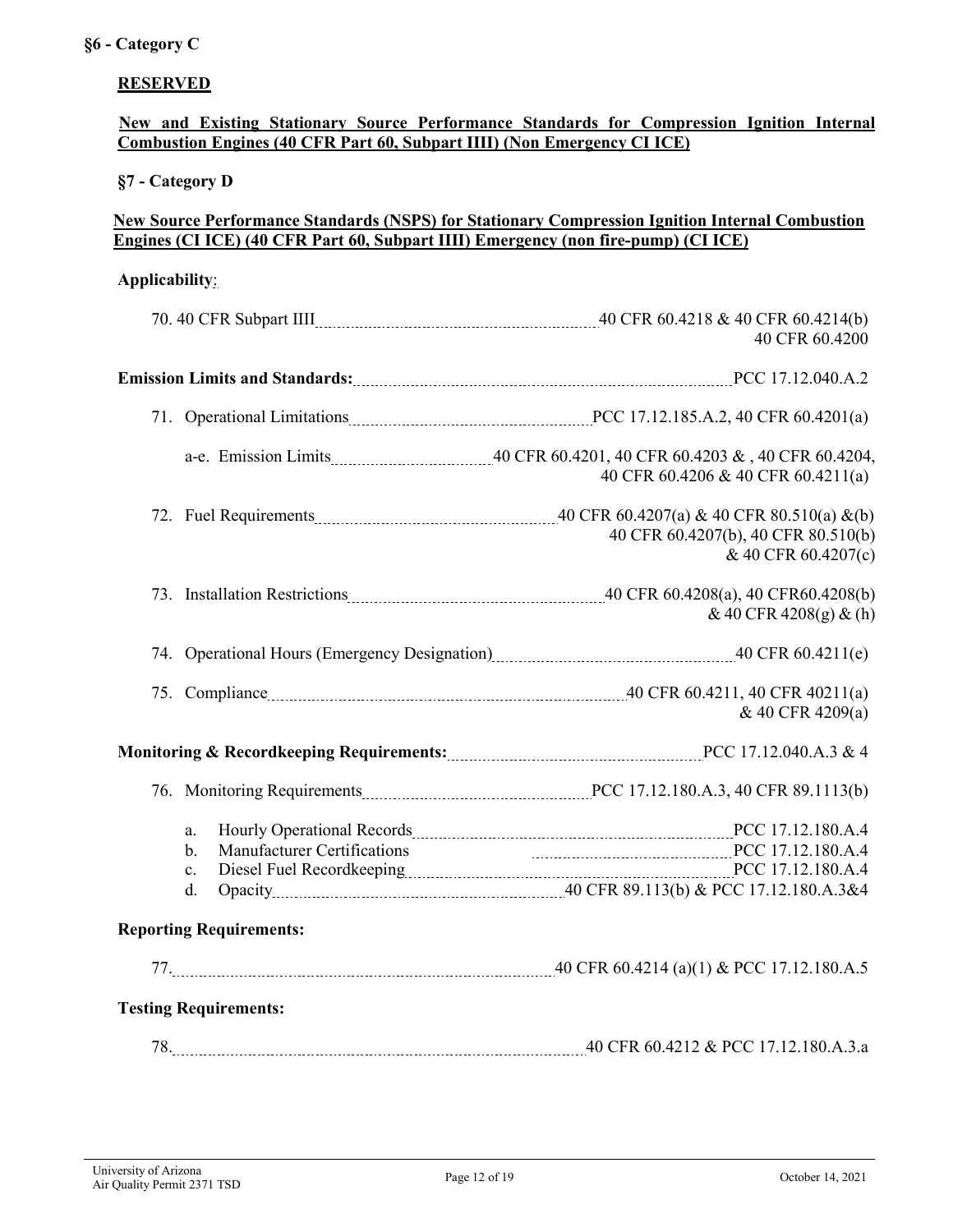# **§8 - Category E**

### **New Source Performance Standards (NSPS) for Stationary Spark Ignition Internal Combustion Engines (SI ICE) (40 CFR Part 60, Subpart JJJJ): (Emergency SI ICE > 25 HP, manufactured after January 1, 2009)**

# **Applicability:**

|                                                                                                                 | 40 CFR 60.4216         |
|-----------------------------------------------------------------------------------------------------------------|------------------------|
|                                                                                                                 |                        |
| 81. Emission Limits 2008. The Marian Contract of the Second Limits 2008. The Marian Contract 2008. The Second A |                        |
|                                                                                                                 |                        |
|                                                                                                                 | 40 CFR 60.4236(e),     |
|                                                                                                                 |                        |
|                                                                                                                 | 60.4243(d), 60.4243(e) |
| <b>Monitoring &amp; Recordkeeping Requirements</b>                                                              |                        |
|                                                                                                                 |                        |
| Operational Hour Records [11, 12.180.A.4]<br>a.                                                                 |                        |
| $\mathbf{b}$ .                                                                                                  |                        |
| $\mathbf{c}$ .                                                                                                  |                        |
| <b>Reporting Requirements:</b>                                                                                  |                        |
| 85. Excess Emissions <b>Excess Emissions</b> PCC 17.12.040.A.5                                                  |                        |
| <b>Testing Requirements:</b>                                                                                    |                        |
| 86. PCC 17.20.010                                                                                               |                        |
|                                                                                                                 | & 40 CFR 60 .4244      |
|                                                                                                                 |                        |

### **Miscellaneous Comments:**

• On August 2, 2010, PDEQ received a permit revision application from the Permittee to install three emergency generators throughout the facility to replace existing units. This revision triggered new applicable requirements, 40 CFR Part 60, Subpart JJJJ, Standards of Performance for Stationary Spark Ignition Internal Combustion Engines that were not in the Permit. PDEQ instructed the Permittee to submit the application as a minor revision as there were no changes to or the establishing of a synthetic emission limitation and all the provisions of PCC 17.12.255 (minor permit revision) was satisfied.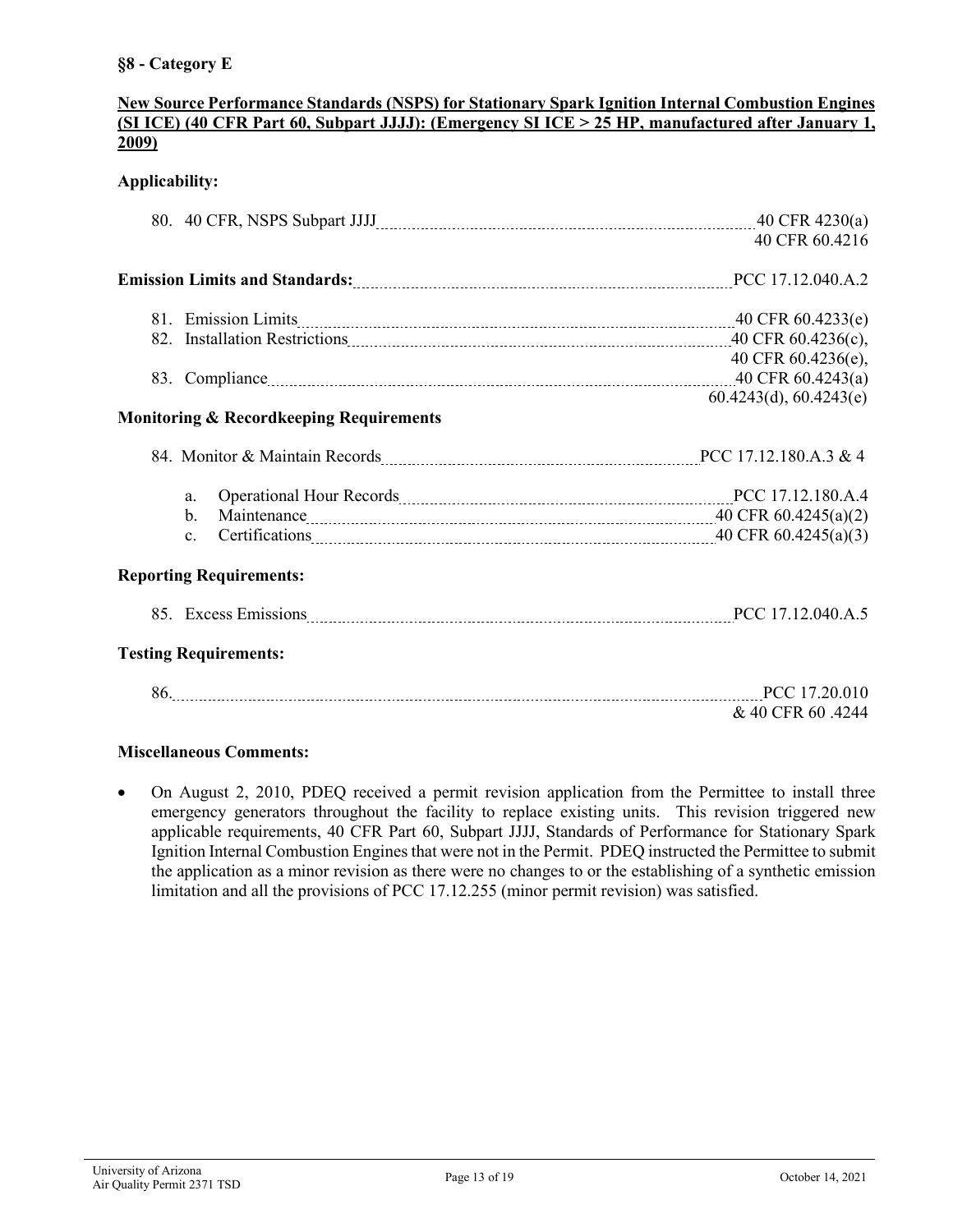# **§9 - Category F**

# **National Emission Standards for Hazardous Air pollutants for Stationary Reciprocating Internal Combustion Engines (RICE) For Non-Emergency CI** ≤ **300 HP**

# **Applicability:**

| apply: 63.7(b) and (c), 63.8(e), (f)(4) and (f)(6), and 63.9(b)-(e), (g) and (h) | General Provisions (40 CFR Part 63) – See Table 8: Yes, except $63.6645(a)(5)$ , the following do not |
|----------------------------------------------------------------------------------|-------------------------------------------------------------------------------------------------------|
|                                                                                  |                                                                                                       |
| 91. Hour Limitation                                                              |                                                                                                       |
|                                                                                  | PCC 17.11.190.                                                                                        |
|                                                                                  |                                                                                                       |
|                                                                                  | 63.6625(h)                                                                                            |
|                                                                                  |                                                                                                       |
|                                                                                  |                                                                                                       |
|                                                                                  |                                                                                                       |
| 95. Monitor and Keep Records                                                     |                                                                                                       |
| a.                                                                               |                                                                                                       |
| $h_{-}$                                                                          |                                                                                                       |
|                                                                                  | 63.6640(a), 66.6645(a)(5), 63.6655(a)(1, 2, 4 & 5),                                                   |
|                                                                                  | Table 2d, (Row 1) & foot-note 1,                                                                      |
|                                                                                  | Table 6 (Row 9)                                                                                       |
| $\mathbf{c}$ .                                                                   |                                                                                                       |
| d.                                                                               |                                                                                                       |
| e.                                                                               |                                                                                                       |
| <b>Reporting Requirements:</b>                                                   |                                                                                                       |
|                                                                                  |                                                                                                       |
|                                                                                  |                                                                                                       |

## **Testing Requirements:**

| 97 | ,,,            |
|----|----------------|
|    | D1<br>ĸ<br>ن ا |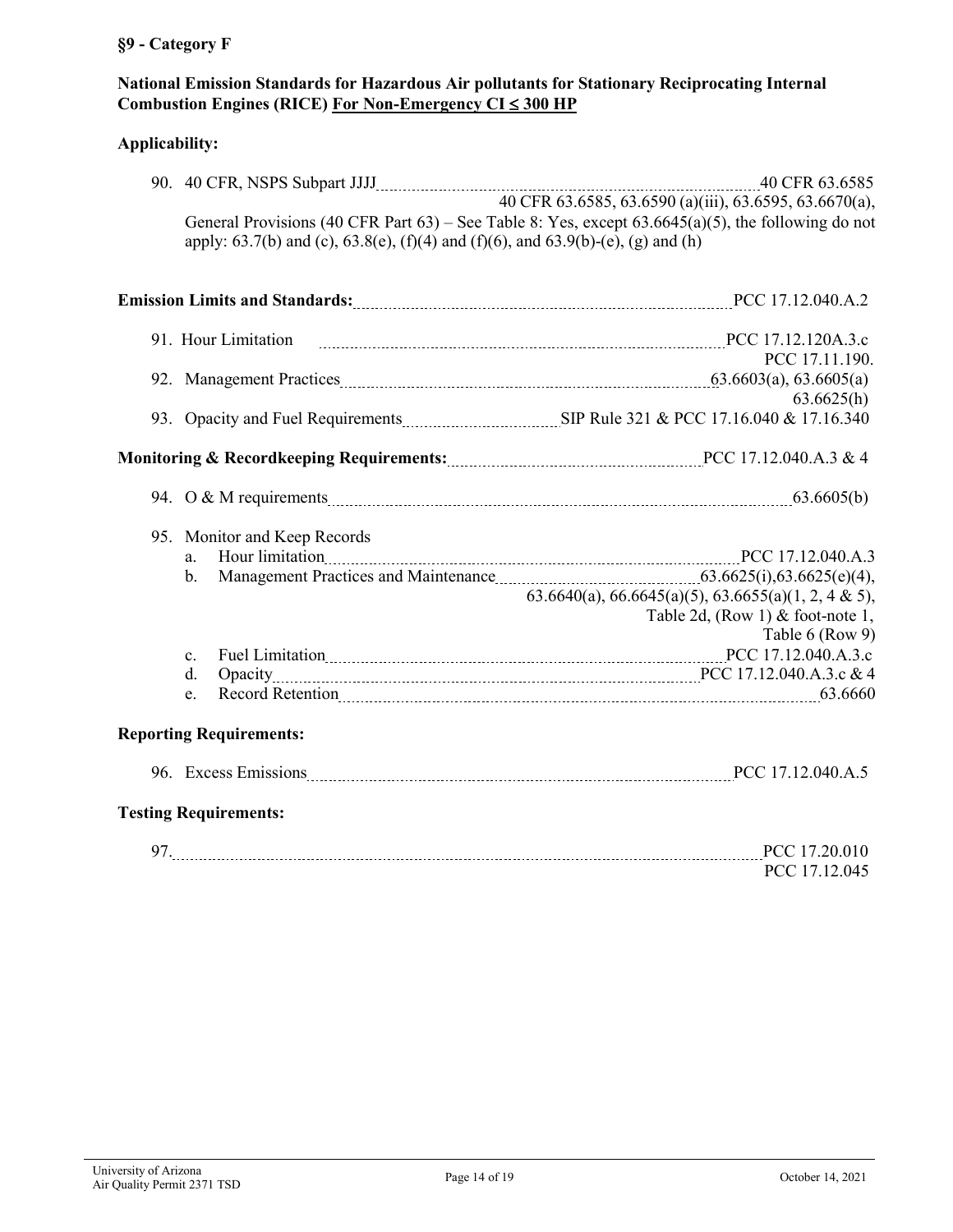### **New and Existing Stationary Source Performance Standards for Internal Combustion Engines, Compression and Spark Ignition. (Locally Enforceable Conditions, unless otherwise stated):**

| Emission Limitations/ Standards: [17.12.040.A.2] PCC 17.12.040.A.2                         |                 |
|--------------------------------------------------------------------------------------------|-----------------|
| 100. Particulate Matter Limitation 100. PCC 17.16.340.C                                    |                 |
| 101. Opacity limitations <b>Material SEP Rule 321, PCC 17.16.340.E &amp; PCC 17.16.040</b> |                 |
|                                                                                            |                 |
| 103. Operational limitation manufacture and all properties are pCC 17.12.190.B             |                 |
|                                                                                            |                 |
|                                                                                            |                 |
| 105. Monitor & maintain records                                                            |                 |
| Compliance with the Particulate matter limitation when<br>a.                               |                 |
|                                                                                            |                 |
| Opacity 2017.12.180.A.3<br>$\mathbf{b}$ .                                                  |                 |
| Sulfur Dioxide – compliance with fuel limitation<br>$c_{\cdot}$                            |                 |
| $d_{-}$                                                                                    |                 |
| e.                                                                                         |                 |
| <b>Reporting Requirements:</b>                                                             |                 |
|                                                                                            |                 |
|                                                                                            |                 |
| <b>Testing Requirements:</b>                                                               |                 |
|                                                                                            |                 |
|                                                                                            | PCC 17.12.045   |
|                                                                                            | PCC 17.12.050   |
| a.                                                                                         | PCC17.12.050    |
|                                                                                            | PCC 17.12.040.B |
|                                                                                            | & PCC 17.20.010 |
| Fuel Sulfur PCC 17.20.010<br>$\mathbf{b}$ .                                                |                 |
| $\mathbf{c}$ .                                                                             |                 |
|                                                                                            |                 |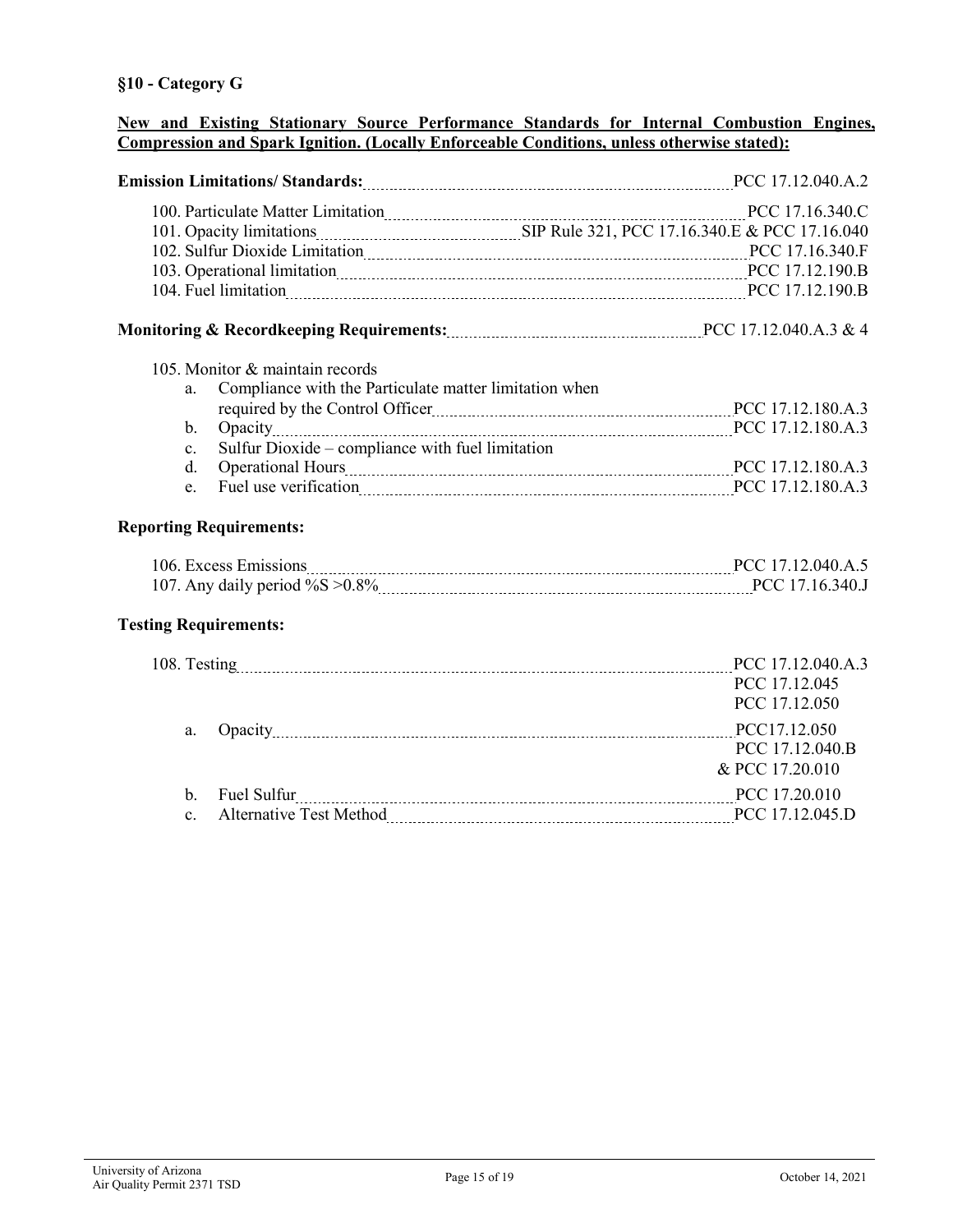# **§11 – Category H**

| New and Existing Stationary Source Performance Standards for Fossil-Fuel Fired Industrial and<br>Commercial Equipment (not subject to NSPS) (Locally Enforceable Conditions, unless otherwise stated):                         |                          |  |
|--------------------------------------------------------------------------------------------------------------------------------------------------------------------------------------------------------------------------------|--------------------------|--|
| Emission Limitations/ Standards: 2008 March 2017 (2017) 2014 March 2018 March 2018 March 2018 March 2018 March 2018 March 2018 March 2018 March 2018 March 2018 March 2019 March 2019 March 2019 March 2019 March 2019 March 2 |                          |  |
|                                                                                                                                                                                                                                |                          |  |
|                                                                                                                                                                                                                                | PCC 17.16.165.C          |  |
|                                                                                                                                                                                                                                | & PCC 17.16.165.D        |  |
|                                                                                                                                                                                                                                |                          |  |
|                                                                                                                                                                                                                                |                          |  |
|                                                                                                                                                                                                                                | & PCC 17.16.165.G        |  |
|                                                                                                                                                                                                                                |                          |  |
| 113. Monitor and Keep Records (retention requirements)                                                                                                                                                                         |                          |  |
| Particulate matter 1.12.040.A.3<br>a.                                                                                                                                                                                          |                          |  |
| $\mathbf b$ .                                                                                                                                                                                                                  |                          |  |
| $c_{\cdot}$                                                                                                                                                                                                                    |                          |  |
|                                                                                                                                                                                                                                |                          |  |
|                                                                                                                                                                                                                                |                          |  |
| <b>Testing Requirements:</b>                                                                                                                                                                                                   |                          |  |
|                                                                                                                                                                                                                                |                          |  |
|                                                                                                                                                                                                                                | PCC 17.12.045            |  |
|                                                                                                                                                                                                                                | PCC 17.12.050            |  |
| a.                                                                                                                                                                                                                             |                          |  |
|                                                                                                                                                                                                                                | PCC 17.12.040.B          |  |
|                                                                                                                                                                                                                                | & PCC 17.20.010          |  |
| Fuel Sulfur PCC 17.20.010<br>$\mathbf{b}$ .                                                                                                                                                                                    |                          |  |
| $\mathbf{c}$ .                                                                                                                                                                                                                 |                          |  |
| $§12 - \text{Category I}$                                                                                                                                                                                                      |                          |  |
| New and Existing Stationary Source Performance Standards for the Pathological Incinerator (Locally<br><b>Enforceable Conditions, unless otherwise stated):</b>                                                                 |                          |  |
| Emission Limitations/ Standards: [10] PCC 17.12.040.A.2                                                                                                                                                                        |                          |  |
| 120. Opacity Limitation 2010 Communication and SIP Rule 321.A,                                                                                                                                                                 |                          |  |
|                                                                                                                                                                                                                                | PCC 17.16.170.B          |  |
|                                                                                                                                                                                                                                | & PCC 17.16.170.E.1      |  |
| 121. Particulate Matter Limitation [10] March 121. Particular SIP Rule 332.A,                                                                                                                                                  |                          |  |
|                                                                                                                                                                                                                                | PCC 17.16.170.C.1,       |  |
|                                                                                                                                                                                                                                | PCC 17.16.170.E.1        |  |
| 123. Visibility Limitation 2000 Marshall PCC 17.16.050.D                                                                                                                                                                       |                          |  |
| 124. Operational Limitations                                                                                                                                                                                                   |                          |  |
| Allowable Waste for Incineration manufacture and PCC 17.12.180.B<br>a.                                                                                                                                                         |                          |  |
|                                                                                                                                                                                                                                | [Ref: 40 CFR 60.2887(1)] |  |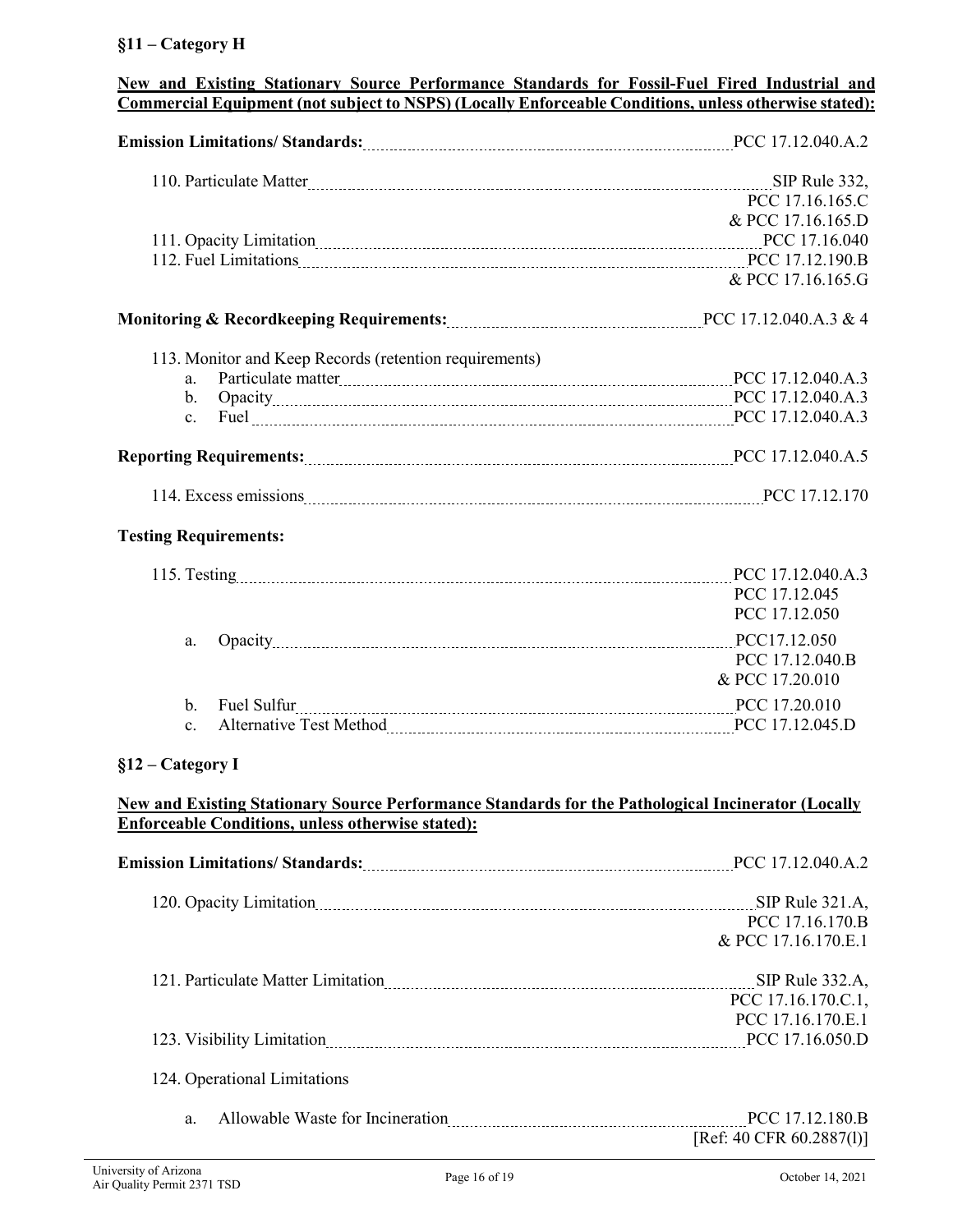|                                | $\mathbf{b}$ . |                                                                                                     |                      |
|--------------------------------|----------------|-----------------------------------------------------------------------------------------------------|----------------------|
|                                |                |                                                                                                     | & PCC 17.16.170.A    |
|                                | c.             | Fuel Limitation 2000 B                                                                              |                      |
|                                |                |                                                                                                     |                      |
|                                |                |                                                                                                     |                      |
|                                |                | 125. Monitor and Keep Records (Record Retention)                                                    |                      |
|                                | a.             |                                                                                                     |                      |
|                                | b.             | Particulate Matter Matter 2011 12.180.A.3 & 4                                                       |                      |
|                                | $\mathbf{c}$ . |                                                                                                     |                      |
|                                | d.             |                                                                                                     |                      |
|                                |                |                                                                                                     | PCC 17.16.510        |
|                                |                |                                                                                                     | 40 CFR 60.53         |
|                                | e.             | Fuel Limitations 2000 Manuscript PCC 17.12.180.A.3                                                  |                      |
|                                |                |                                                                                                     | & PCC 17.12.180.A.4  |
| <b>Reporting Requirements:</b> |                |                                                                                                     |                      |
|                                |                |                                                                                                     |                      |
|                                |                |                                                                                                     |                      |
| <b>Testing Requirements:</b>   |                |                                                                                                     |                      |
|                                |                |                                                                                                     |                      |
| 127.                           |                |                                                                                                     |                      |
|                                | a.             | Opacity PCC 17.12.050,                                                                              |                      |
|                                |                |                                                                                                     | PCC 17.12.040.B      |
|                                |                |                                                                                                     | & PCC 17.20.010      |
|                                | $\mathbf b$ .  | Particulate Matter Matter 2.1. Express Matter 2.1 and PCC 17.12.180.A.3.a,                          |                      |
|                                |                |                                                                                                     | PCC 17.16.170.G.1.a. |
|                                |                |                                                                                                     | & PCC 17.20.010      |
|                                | $\mathbf{c}$ . | Fuel PCC 17.12.180.A.3                                                                              |                      |
|                                |                |                                                                                                     | & PCC 17.20.010      |
|                                | d.             |                                                                                                     |                      |
|                                |                |                                                                                                     |                      |
| §13 – Category J               |                |                                                                                                     |                      |
|                                |                | <b>New and Existing Stationary Source Performance Standards for the Surface Coating and Solvent</b> |                      |
|                                |                | Degreasing Activities. (Locally Enforceable Conditions, unless otherwise stated)                    |                      |
|                                |                |                                                                                                     |                      |
|                                |                |                                                                                                     |                      |
|                                |                |                                                                                                     |                      |
|                                |                | 130. Surface Coating Overspray Control [11] PDEQ Technical Procedure,                               | <b>TECH-202</b>      |
|                                |                | 131.Standard Operating Procedure Material According to the ACC 17.12.180.A.2                        |                      |
|                                |                |                                                                                                     |                      |
|                                |                | 132. Solvent Degreasing Gaseous/Odorous Materials                                                   |                      |
|                                |                |                                                                                                     |                      |
| a.                             |                |                                                                                                     |                      |
|                                |                |                                                                                                     | SIP Rule 344         |
|                                |                |                                                                                                     | & PCC 17.16.430.F    |
|                                |                |                                                                                                     |                      |
|                                |                |                                                                                                     |                      |
|                                |                |                                                                                                     |                      |
| a.                             |                | Conditions for Confined Paint Spray Operations [11] PCC 17.12.180.A.3                               | & PCC 17.12.180.A.4  |
| b.                             |                |                                                                                                     |                      |
|                                |                | Conditions for Solvent Degreasing Activities Material Activities 2016 PCC 17.12.010                 | & PCC 17.12.180.A.3  |
|                                |                |                                                                                                     |                      |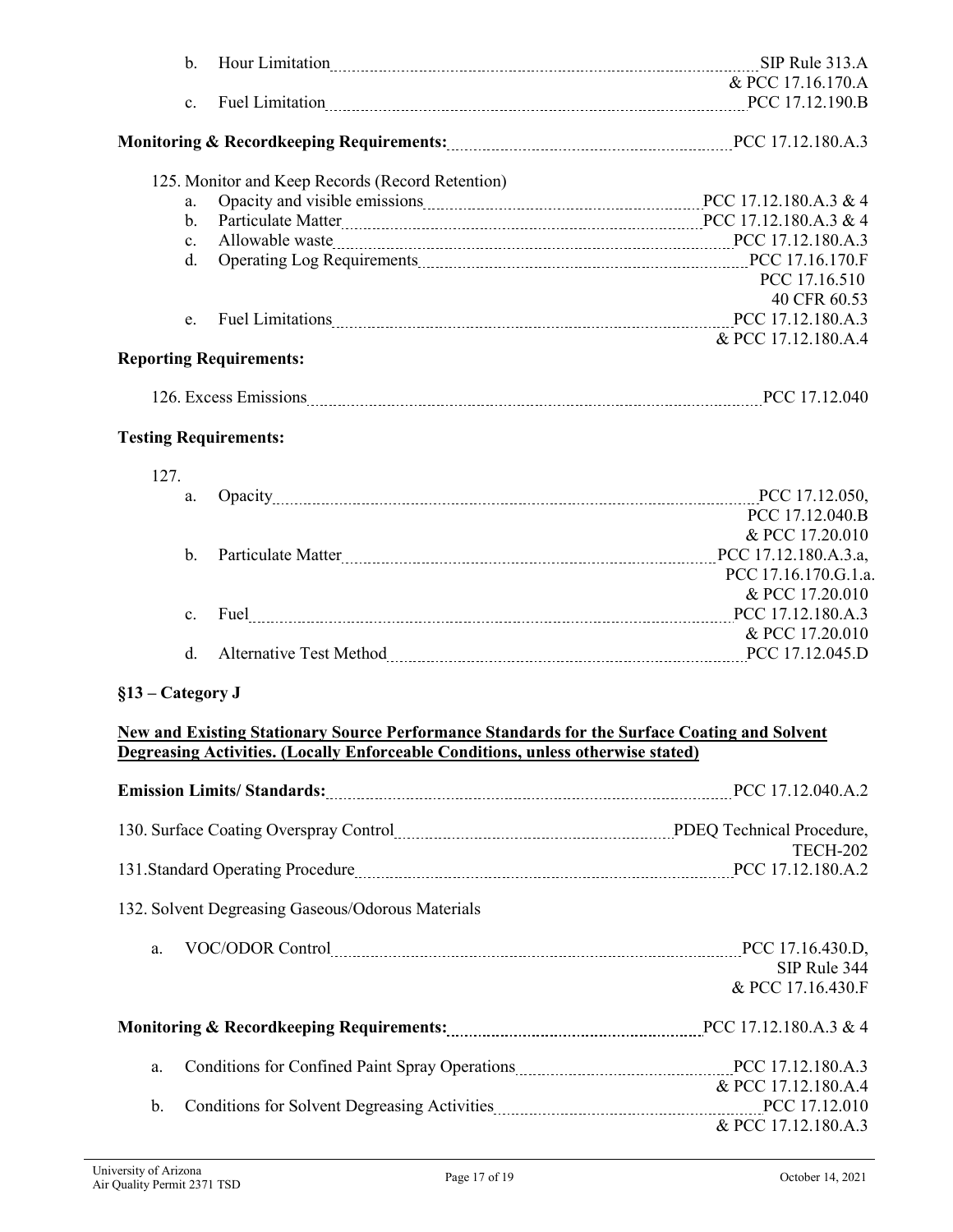| <b>Reporting Requirements:</b>                                                                                                                                                                                                                                                        |                 |  |
|---------------------------------------------------------------------------------------------------------------------------------------------------------------------------------------------------------------------------------------------------------------------------------------|-----------------|--|
| 134. Excess Emissions <b>Excess</b> Emissions <b>Excess</b> Emissions <b>Excess</b> Emissions <b>Excess</b> Emissions <b>Excess</b> Emissions <b>Excess</b> Emissions <b>Excess</b> Emissions <b>Excess</b> Emissions <b>Excess</b> Emissions <b>Excess</b> Emissions <b>Excess</b> E |                 |  |
| <b>Testing Requirements:</b>                                                                                                                                                                                                                                                          |                 |  |
| None specified in Pima County Code.                                                                                                                                                                                                                                                   |                 |  |
| $§14 - \text{Category K}$                                                                                                                                                                                                                                                             |                 |  |
| <b>New Source Performance Standards For Combustion Turbines (40 CFR Part 60, Subpart KKKK)</b>                                                                                                                                                                                        |                 |  |
|                                                                                                                                                                                                                                                                                       |                 |  |
| 140.                                                                                                                                                                                                                                                                                  |                 |  |
| Emission Limits/Standards: [17.12.040.A.2]                                                                                                                                                                                                                                            |                 |  |
| 141.<br><b>Emission Limits</b>                                                                                                                                                                                                                                                        |                 |  |
|                                                                                                                                                                                                                                                                                       |                 |  |
| 142.                                                                                                                                                                                                                                                                                  |                 |  |
|                                                                                                                                                                                                                                                                                       |                 |  |
| 143.<br>144.<br><b>Reporting Requirements:</b>                                                                                                                                                                                                                                        |                 |  |
| 145.<br>Excess Emissions 2008 and 2008 and 2008 and 2008 and 2008 and 2008 and 2008 and 2008 and 2008 and 2008 and 200<br>146.                                                                                                                                                        |                 |  |
| <b>Testing Requirements:</b>                                                                                                                                                                                                                                                          |                 |  |
| 147.<br>148.                                                                                                                                                                                                                                                                          |                 |  |
| $§15 - \text{Category L}$                                                                                                                                                                                                                                                             |                 |  |
| <b>General Facility-Wide Standards</b>                                                                                                                                                                                                                                                |                 |  |
| Emission Limits/Standards & Monitoring: 2003. [2015] PCC 17.12.040.A.2 & 3                                                                                                                                                                                                            |                 |  |
| 150. General Facility Wide Requirements                                                                                                                                                                                                                                               |                 |  |
| <b>Facility Changes</b><br>a.<br>Air Pollution Control Equipment Material Control Base and PCC 17.16.020.B<br>$\mathbf b$ .<br>Odor Limiting Standard Marian March 2017.12.030<br>$\mathbf{c}$ .                                                                                      | & PCC 17.12.010 |  |
|                                                                                                                                                                                                                                                                                       |                 |  |

151. Record Retention & Posting Requirements **PEC 17.11.060** PCC 17.11.060

& PCC 17.12.040.A.4